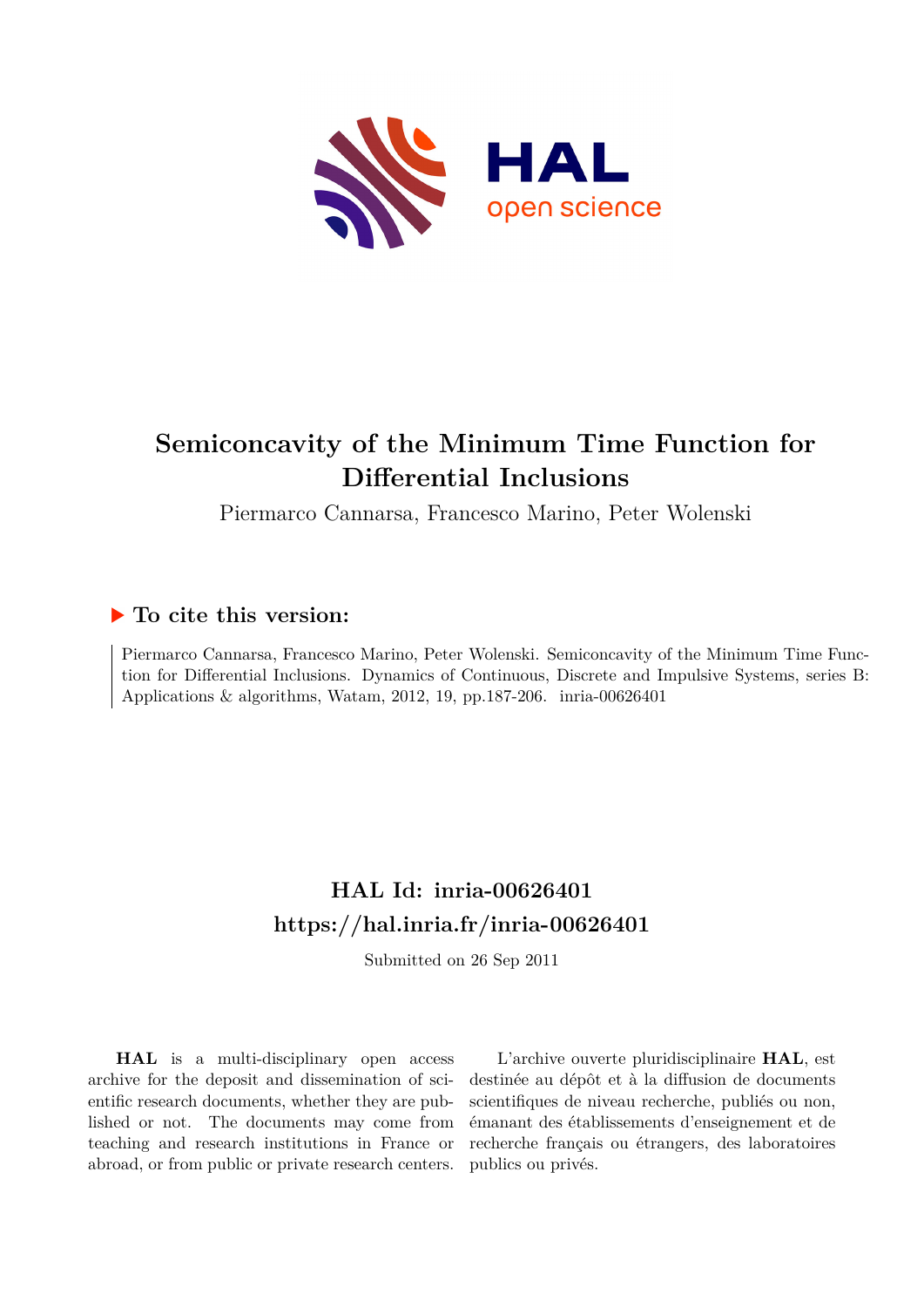To appear in Dynamics of Continuous, Discrete and Impulsive Systems http:monotone.uwaterloo.ca/∼journal

#### SEMICONCAVITY OF THE MINIMUM TIME FUNCTION FOR DIFFERENTIAL INCLUSIONS

Piermarco Cannarsa<sup>1</sup>, Francesco Marino<sup>2</sup> and Peter Wolenski<sup>3</sup>

<sup>1</sup>Department of Mathematics Tor Vergata University of Rome, Rome, Italy <sup>2</sup>Department of Mathematics Tor Vergata University of Rome, Rome, Italy

<sup>3</sup>Department of Mathematics Louisiana State University, Baton Rouge, Louisiana 70803-4918, USA Corresponding author email:cannarsa@mat.uniroma2.it(P.Cannarsa), wolenski@math.lsu.edu(P.Wolenski)

Abstract. In this paper we consider the Minimum Time Problem with dynamics given by a differential inclusion. We prove that the minimum time function is semiconcave under suitable hypotheses on the multifunction F.

Keywords. Differential Inclusion, Semiconcavity, Optimality, Minimum Time Function.

AMS (MOS) subject classification: This is optional. But please supply them whenever possible.

## 1 Introduction

The minimum time problem consists of minimizing the time  $T$  over all trajectories of a controlled dynamical system that originate from an initial point  $x \in \mathbb{R}^n$  and terminate on a compact target set  $\mathcal{K} \subseteq \mathbb{R}^n$ . The main goal of this paper is to develop and extend aspects of the considerable theory of this subject to situations where the controlled dynamics take the form of a differential inclusion. Specifically, we shall study the problem

$$
\min T,\tag{1}
$$

where the minimization is over all absolutely continuous arcs  $y(\cdot)$  that satisfy the differential inclusion

$$
\dot{y}(t) \in F(y(t)) \quad \text{a.e. } t \in [0, T] \tag{2}
$$

and the initial and terminal conditions

$$
y(t) = x \quad \text{and} \quad y(T) \in \mathcal{K}.\tag{3}
$$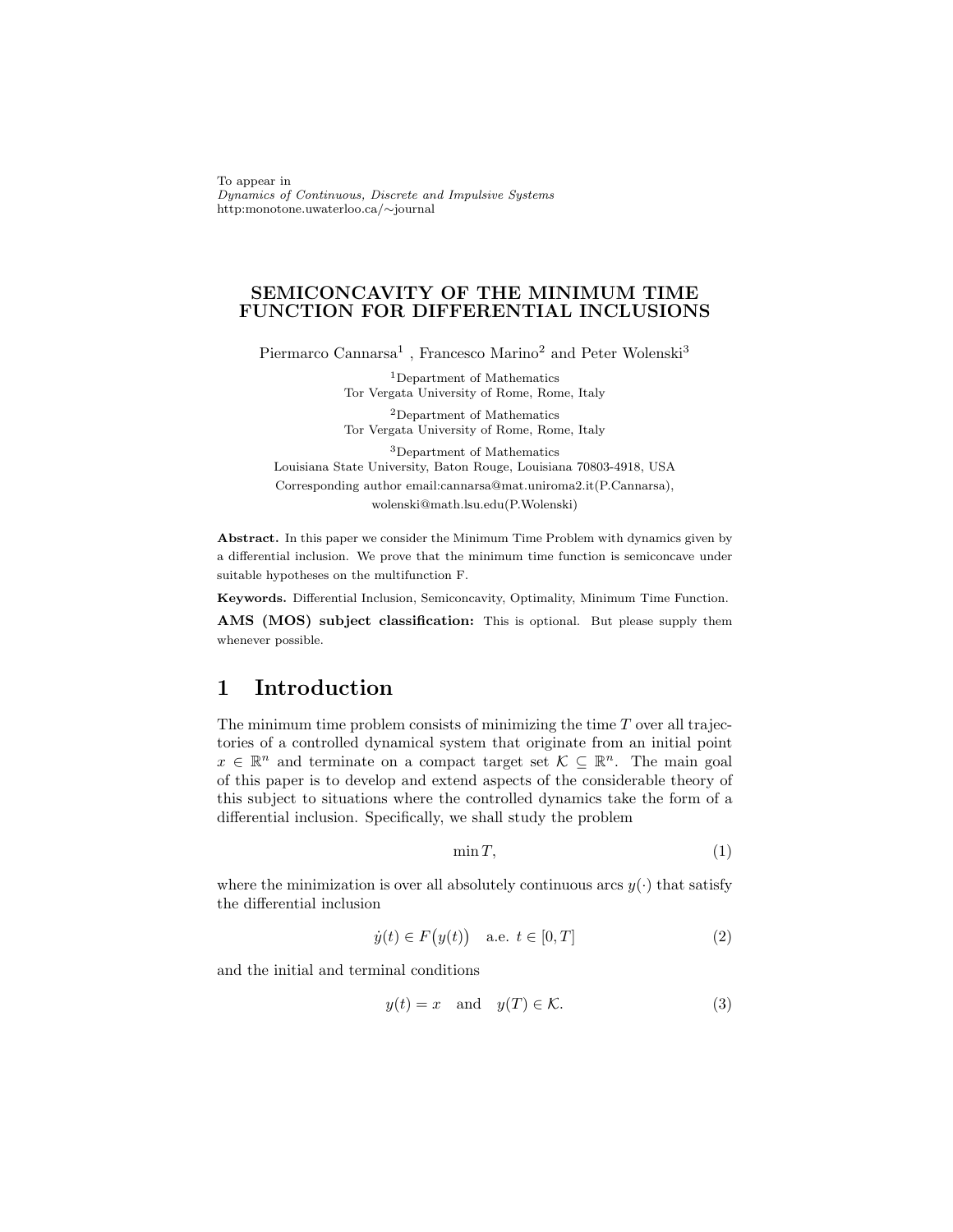Here and throughout the paper,  $F : \mathbb{R}^n \rightrightarrows \mathbb{R}^n$  is a given multifunction. As a function of the initial parameter x, the minimum time function  $T(x)$  equals the optimal in (1) and is our main object of study.

There is an extensive literature on the minimum time problem, perhaps originating with Hermes and Lasalle [12], but having since grown beyond our capacity here to mention everyone who has contributed to the topic. The relationship between the regularity of the minimum time function and the local controllability property is well known in classical control theory. The first definition of Petrov Condition is due to  $[14, 13]$ , in which the author investigated the Lipschitz property of  $T$  when the target set is a singleton. More general results have been obtained over the last two decades. In [3], under the regularity assumption for the target set,  $T(\cdot)$  is shown to be Lipschitz continuous if and only if controllability conditions are satisfied. The Hölder continuity of the minimum time function when the target is a lowerdimensional manifold is studied in [17]. Further regularity properties of the minimum time function for a nonlinear control system can be found in [7, 8] in which under a Petrov controllability assumption,  $T(\cdot)$  is shown to be semiconcave if the distance function from a target set is semiconcave. Moreover a condition of Petrov type for a general target is shown to be necessary and sufficient for the Lipschitz continuity of  $T$ . A Necessary and sufficient condition for local Lipschitz continuity of the value function is provided in [18] when the target is an arbitrary closed set and the dynamics is given by a differential inclusion with a measurability assumption on t. In [19] a Petrovtype modulus condition is also considered to prove the local continuity of T near the target set. The semiconcavity of a value function for a general exit time problem is given in [16], where suitable smoothness assumptions on the dynamics of the system are required but the target set can be completely general. In [5] structural properties of a nonlinear control system ensuring that the attainable set satisfies a uniform interior sphere condition are detected. As a consequence of this result, a semiconcavity property for the value function with a general target is obtained. See [2] and [8] for further references on time optimal control problems and semiconcave functions.

Our main goal here is to extend the semconcavity result from  $[6, 7]$  to a class of differential inclusions that were recently introduced in [9]. In a companion paper to this one, we shall address the other main results from [6, 7], where the dynamic framework contains a control parametrization with  $C^{1+}$ -dependence; that is, the gradient in the state variable exists and is locally Lipschitz. However, the conclusions in these results have a nature that depends only on the admissible velocity sets  $F(x)$  and not on a given parametrization. Thus it is natural to seek conditions only on the multifunction  $F$  that ensure similar conclusions. A full discussion of this issue as it relates to the Mayer problem is presented in [9], and those considerations are pertinent for the minimum time problem that is being addressed in the current paper.

A well-developed theory for differential inclusions exists (see e.g. [10, 11])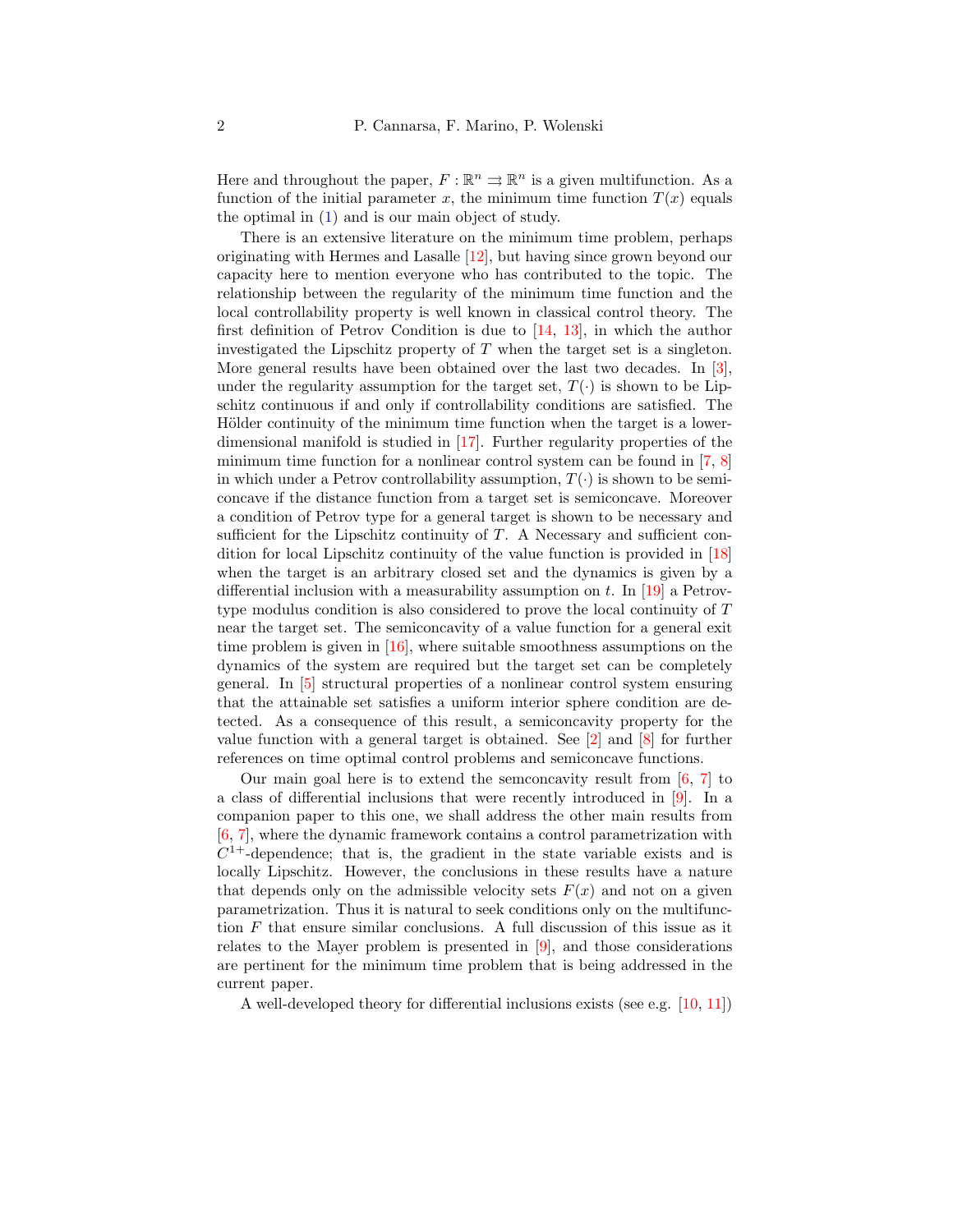under the following collection of Standing Hypotheses:

 $(SH)$  $\sqrt{ }$  $\int$  $\overline{a}$ 1)  $F(x)$  is nonempty, convex, and compact for each  $x \in \mathbb{R}^n$ ,  $2) F$  is locally Lipschitz with respect to the Hausdorff metric, 3) there exists  $r > 0$  so that  $\max\{|v| : v \in F(x)\} \le r(1+|x|)$ .

Recall the Hamiltonian  $H : \mathbb{R}^n \times \mathbb{R}^n \to \mathbb{R}$  associated to F is defined by

$$
H(x,p) = \sup_{v \in F(x)} \langle v, p \rangle,
$$
\n(4)

and that there is a one-to-one correspondence between Hamiltonian functions that are convex and positively homogeneous in  $p$  and multifunctions  $F$  with closed and convex values. The relationship is

$$
v \in F(x) \iff \langle v, p \rangle \le H(x, p) \quad \forall p \in \mathbb{R}^n.
$$

Assumptions on  $H$  are therefore intrinsic to  $F$  and do not depend on a particular parameterization. The following additional hypotheses will be invoked, and are stated in terms of Hamiltonian  $H$ : For each compact convex subset  $K \subseteq \mathbb{R}^n$  and  $p \neq 0$  we have

$$
(H) \quad \begin{cases} \text{1)} & \text{there exists a constant } c \ge 0 \text{ (depending on } K \text{) so that } x \mapsto H(x, p) \\ \text{is semiconvex on } K \text{ with constant } c|p|, \\ \text{2)} & \text{the gradient } \nabla_p H(x, p) \text{ exists and is Lipschitz in } x \text{ on } K \text{, and} \\ & \text{uniformly so over } p \text{ in compact subsets of } \mathbb{R}^n \setminus \{0\}. \end{cases}
$$

The definition of semiconvexity and other preliminaries will be recalled in the next section. A method to generate examples of multifunctions satisfying (SH) and (H) is given in [9].

The main proof technique behind the semiconcavity results in [4, 6, 8] and other earlier work relied on a priori estimates of solutions to smoothly parameterized differential equations. Our proof technique here relies heavily on the maximal principle. The main contribution of this paper and its companion is to show how the broad theory of minimum time optimal control can be carried out when smooth parameterization assumptions are replaced by the assumption (H).

We provide background material and preliminary results in Section 2, and our main semiconcavity result is given and proved in Section 3.

### 2 Preliminaries

We review the basic concepts from nonsmooth analysis used in the sequel. Standard references are [8, 11].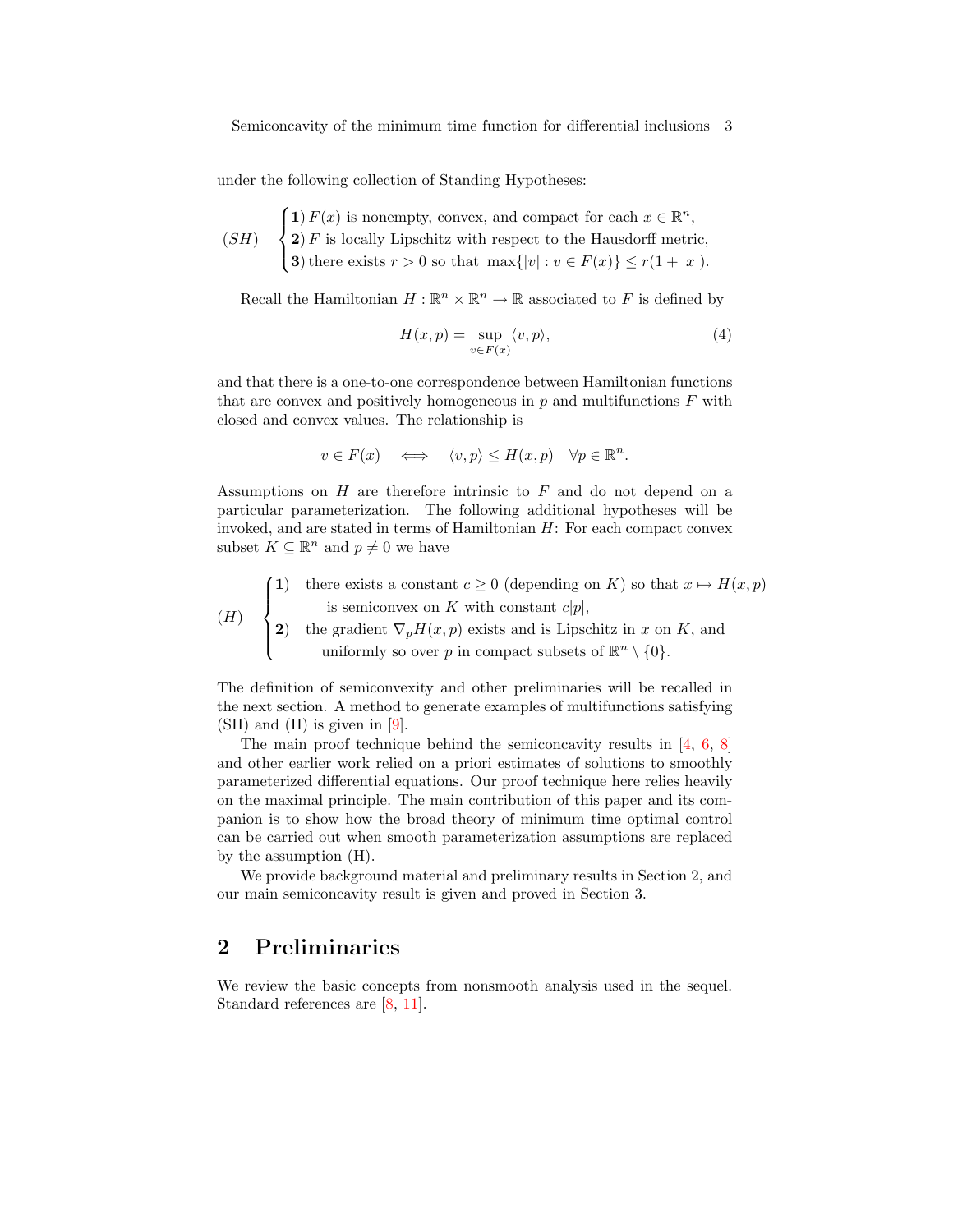#### 2.1 General considerations and semiconcavity

We denote by  $\mathbb B$  the unit ball of  $\mathbb R^n$  centered at 0, and by  $\mathbb B_r(x) := x + r \mathbb B$ the ball centered at  $x$  of radius  $r$ . The closed balls are denoted similarly but replace  $\mathbb B$  by  $\overline{\mathbb B}$ . Hereafter,  $\overline{S}$  and  $\text{int}(S)$  stand for the closure and interior, respectively, of any given set  $S \subset \mathbb{R}^n$ .

Let  $K \subseteq \mathbb{R}^n$  be a closed set and  $x \in K$ . A vector  $\nu \in \mathbb{R}^n$  is a proximal normal to K at x provided there exists  $\sigma > 0$  so that  $\langle \nu, y - x \rangle \leq \sigma ||y - x||^2$  for all  $y \in K$ . The *proximal normal cone* to K at x consists of all the proximal normals to K at x and is denoted by  $\mathcal{N}_{K}^{P}(x)$ . One has  $\nu \in \mathcal{N}_{K}^{P}(x)$ ,  $\|\nu\| = 1$ if and only if there exists  $r > 0$  so that  $\overline{\mathbb{B}}_r(x + r\nu) \cap K = \{x\}$ . The Clarke normal cone  $\mathcal{N}_K(x)$  is defined as

$$
\overline{\mathrm{co}}\big\{\zeta:\exists x_i\to x,\,\zeta_i\to\zeta,\zeta_i\in\mathcal{N}_K^P(x_i)\big\}\,,
$$

where  $\overline{co}$  denotes taking the closed convex hull.

Now suppose  $f : \mathbb{R}^n \to (-\infty, +\infty]$  is lower semicontinuous and

epi 
$$
f = \{(x, \alpha) : \alpha \ge f(x)\}\
$$

is its (closed) epigraph. For  $x \in \text{dom } f := \{x : f(x) < \infty\}$ , the set of proximal subgradients of f at x is denoted by  $\partial_P f(x)$  and equals

$$
\left\{\nu \in \mathbb{R}^n : (\nu, -1) \in \mathcal{N}^P_{\text{epi }f}(x, f(x))\right\}.
$$

The limiting subgradient  $\partial_L f(x)$  equals

$$
\{\nu : \exists x_i \to x, \, \nu_i \to \nu, \nu_i \in \partial_P f(x_i)\},\
$$

and the Clarke subgradient  $\partial f(x)$  is defined as  $\partial f(x) = \overline{\infty} \partial_L f(x)$ . Recall f is locally Lipschitz provided for all compact sets  $K \subset \mathbb{R}^n$ , there exists a constant k (called the rank of f on K) so that  $x, y \in K$  implies  $|f(x)-f(y)| < k|x-y|$ . For a closed set  $K \subseteq \mathbb{R}^n$ , the distance function  $d_K(\cdot) : \mathbb{R}^n \to \mathbb{R}$  is defined by  $d_K(x) := \inf\{\|y - x\| : y \in K\}$ , and is globally Lipschitz of rank one and satisfies  $\partial d_K(x) = \mathcal{N}_K(x) \cap \overline{\mathbb{B}}$  for all  $x \in \text{bdry } K$ .

The property of semiconcavity has several characterizations for both sets and functions, and the following proposition lists some of the functional properties that will be used in the sequel.

**Proposition 1.** For a convex set  $K \subseteq \mathbb{R}^n$ , a function  $f: K \to \mathbb{R}$ , and a constant  $c \geq 0$ , the following properties are equivalent:

(1) for all  $x_0, x_1 \in K$  and  $0 \leq \lambda \leq 1$ , one has

 $(1 - \lambda) f(x_0) + \lambda f(x_1) - f(x_\lambda) \leq c \lambda (1 - \lambda) |x_1 - x_0|^2$ 

where  $x_{\lambda} = (1 - \lambda)x_0 + \lambda x_1$ ,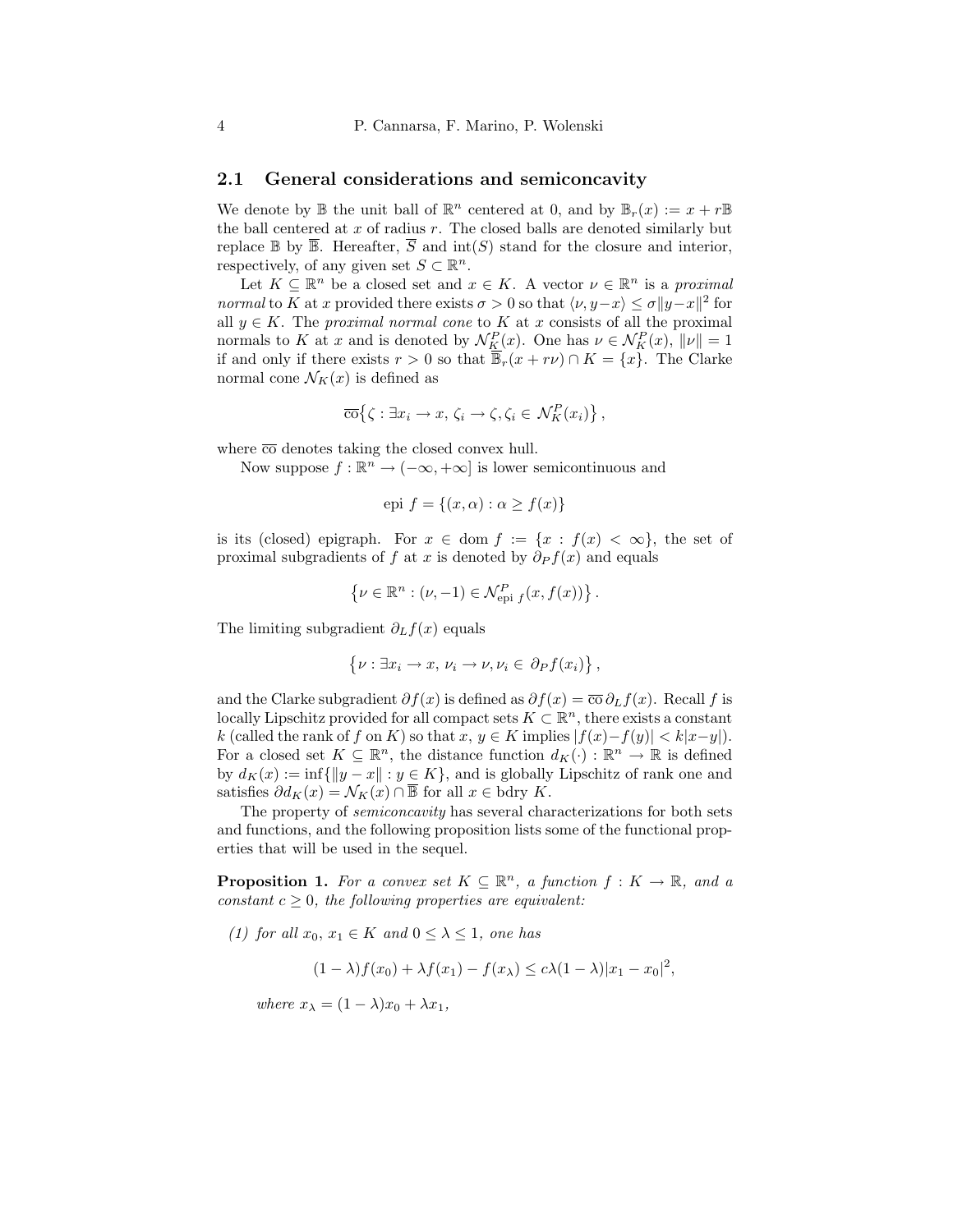(2) f is continuous and, for all  $x \in K$  and  $z \in \mathbb{R}^n$  with  $x \pm z \in K$ , one has

$$
f(x+z) + f(x-z) - 2f(x) \le 2c|z|^2,
$$

(3) the map  $x \mapsto f(x) - c|x|^2$  is concave.

Moreover, if  $K$  is open and  $f$  is locally Lipschitz, then any of the above properties holds true if and only if

(4) for each  $x \in K$  and  $\nu \in \partial f(x)$ , one has

$$
f(y) \le f(x) + \langle \nu, y - x \rangle + c|y - x|^2
$$

for all  $y \in K$ .

See [8] for further details and a thorough development. A Lipschitz function f satisfying property (1) of Proposition 1 is called (linearly) semiconcave on  $K$  with constant  $c$ . The above "concave" concepts have "convex" counterparts by reversing the inequalities and the signs in the quadratic terms. In other words, f is semiconvex on K if and only if  $-f$  is semiconcave on K.

We note that semiconcavity of  $f$  is the same as the property  $f$  being lower  $C<sup>2</sup>$  that is presented in [15, Definition 10.29], where f is given a representation as an infinum of a parameterized family of  $C<sup>2</sup>$  functions. Related to that definition is the following simple fact which can be found in [8, Proposition 2.1.5].

**Proposition 2.** Suppose  $\{f_\alpha(\cdot)\}_\alpha \in A$  is a family of semiconcave functions defined on the convex set K with a constant c independent of  $\alpha$  belonging to the compact index set A. Then  $f(x) = \inf\{f_{\alpha}(x) : \alpha \in a\}$  is semiconcave on K with constant c.

Note that the previous result implies that if F is parameterized as  $F(x) =$  ${f(x, u) : u \in U}$  where f has  $C<sup>1+</sup>$ -dependence in x and continuous in u with U compact, then for each  $p \in \mathbb{R}^n$ , one has  $x \mapsto H(x, p)$  is semiconvex. That is, such an  $F$  satisfies our new hypothesis  $(H1)$ .

The Hausdorff distance between two compact subsets  $S_1$  and  $S_2$  of  $\mathbb{R}^n$  is defined as

$$
dist_{\mathcal{H}}(S_1, S_2) = \max\{dist_{\mathcal{H}}^+(S_1, S_2), dist_{\mathcal{H}}^+(S_2, S_1)\},\
$$

where  $dist^+_{\mathcal{H}}(S, S') = inf\{\varepsilon : S \subseteq S' + \varepsilon \mathbb{B}\}.$  A multifunction  $F : \mathbb{R}^m \rightrightarrows \mathbb{R}^n$ with compact values is Lipschitz on  $K \subseteq \mathbb{R}^m$  provided there exists a constant k (called a Lipschitz rank of F) so that  $dist_{\mathcal{H}}(F(x), F(y)) \leq k|x - y|$  for all  $x, y \in K$ . This holds if and only if for each  $p \in \mathbb{R}^n, x \mapsto H(x, p)$  is a Lipschitz function on K with constant  $k|p|$ . The mid-point property for a multifunction  $F$  on a convex subset  $K$  is that

$$
\text{dist}_{\mathcal{H}}^+\bigg(2F(x), F(x+z) + F(x-z)\bigg) \le c|z|^2\tag{5}
$$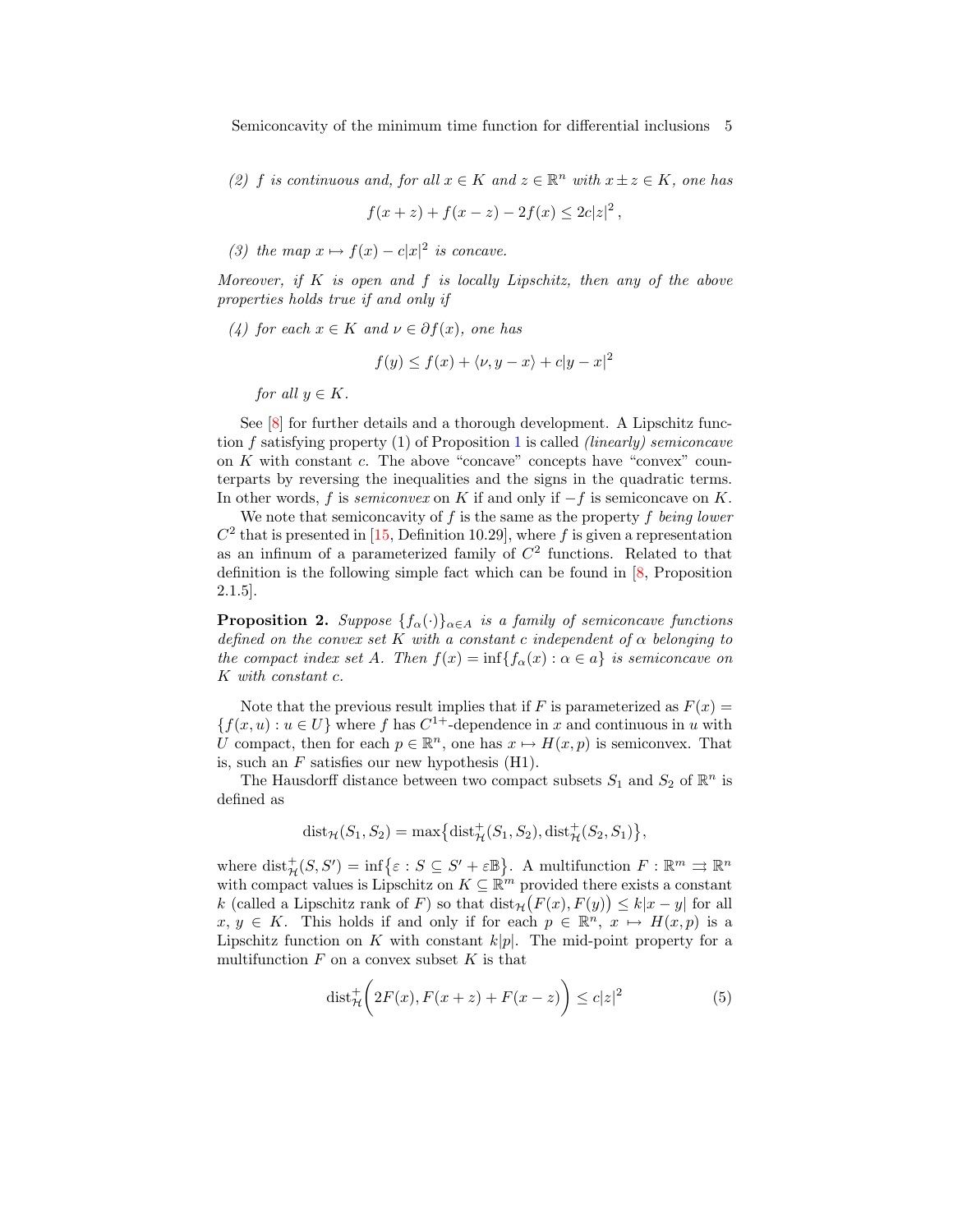holds whenever  $x, x \pm z \in K$ . This is equivalent to  $x \mapsto H(x, p)$  being semiconvex on K for each  $p \in \mathbb{R}^n$  with constant  $c|p|$ , which is the new assumption (H1) we shall impose in proving our main result.

If the above function or multifunction is defined on all of  $\mathbb{R}^n$ , then all of the above function and multifunction concepts can be quantified as being local, by which is meant that the said property holds in every convex compact neighborhood K of each point in  $\mathbb{R}^n$  with the constant depending on K.

The first part of the following result comes from  $[10, Prop 3.2.4(e)]$ , but we give a simpler proof based on the assumption (H1). The second part is a partial inclusion analogous to  $[10, Prop 3.2.4(d)]$ , but with convexity replaced by semiconvexity.

**Proposition 3.** Suppose F satisfies (SH) and  $H : \mathbb{R}^n \times \mathbb{R}^n \to \mathbb{R}$  is as in (4) and satisfies (H1).

(1) For any  $x \in \mathbb{R}^n$  and for any  $p \in \mathbb{R}^n$ , we have for  $\lambda > 0$  that  $H(x, \lambda p) =$  $\lambda H(x,p)$  and

$$
\partial_x H(x, \lambda p) = \lambda \partial_x H(x, p).
$$

(2) For  $(u, v) \in \partial H(x, p)$ , one has  $u \in \partial_x H(x, p)$  and  $v \in \partial_p H(x, p)$ . That is,  $\partial H(x) = \partial H(x)$  ⇒  $\partial H(x)$ 

$$
\partial H(x,p) \subseteq \partial_x H(x,p) \times \partial_p H(x,p)
$$

*Proof.* The positive homogeneity property  $H(x, \lambda p) = \lambda H(x, p)$  for all  $\lambda > 0$ holds as seen directly from the definition (4). Suppose  $u \in \partial_{\tau} H(x, \lambda p)$  with  $\lambda > 0$ . By (H1), the following inequality holds for any y in a neighborhood of x:

$$
H(y, \lambda p) - H(x, \lambda p) \ge \langle u, y - x \rangle - o(y - x)
$$

This is equivalent by positive homogeneity to

$$
H(y,p) - H(x,p) \ge \left\langle \frac{u}{\lambda}, y - x \right\rangle - o(y - x),
$$

which says that  $\frac{u}{\lambda} \in \partial_x H(x, p)$ ; that is

$$
u \in \lambda \partial_x H(x, p),
$$

which proves  $(1)$ . The proof of  $(2)$  is given in [9, Lemma 2.1]

 $\Box$ 

#### 2.2 Differential inclusions

There are several books (cf.  $[10, 1, 11]$ ) that contain the basics of differential inclusion theory. It is well-known that the assumptions of (SH) imply that if  $T(x) < +\infty$ , then the minimum time problem (1)-(3) has an optimal solution. We next recall the Necessary Conditions for an optimal solution. See [10, Theorem 3.2.6]. Actually recent and more general necessary conditions can be found in the literature, but this one is enough for our aims because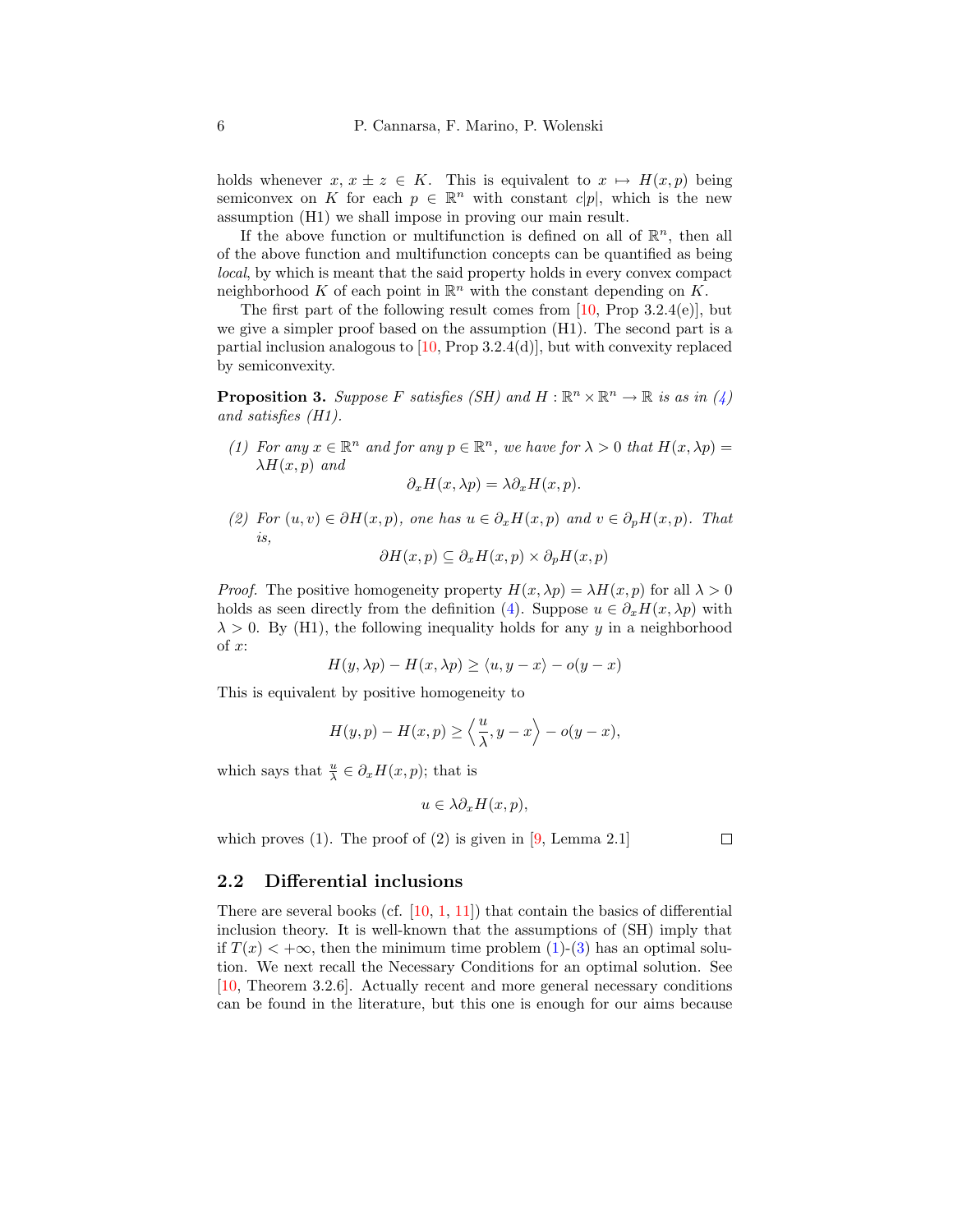Semiconcavity of the minimum time function for differential inclusions 7

(H1) implies the subgradients of H split into its  $(x, p)$  components, which relays the effect of Proposition  $3(2)$ .

**Theorem 1** (Necessary Conditions). Assume that  $(SH)$  and  $(H1)$  hold. Suppose  $x(\cdot)$  is an optimal solution for the minimum time problem. Then there exists an absolute continuous arc  $p : [0, T] \mapsto \mathbb{R}^n$  such that for a.e.  $t \in [0, T]$ 

$$
\begin{cases}\n\dot{x}(t) \in \partial_p H(x(t), p(t)) \\
-\dot{p}(t) \in \partial_x H(x(t), p(t)) \\
-p(T) \in \mathcal{N}_{\mathcal{K}}(x(T))\n\end{cases}
$$
\n(NC)

In addition,  $p(\cdot)$  can be normalized to satisfy  $|p(T)| = 1$ .

The last normalized statement follows from Proposition 3(1).

*Remark* 1. It is noteworthy that the dual arc  $p$  never vanishes. Indeed let  $C|p|$  be the Lipschitz constant for  $H(\cdot, p)$ , then

$$
|\dot{p}(t)| \le C|p(t)| \qquad t \in [0, T]
$$

Therefore, by Gronwall's lemma, easily we obtain that for any  $t \in [0, T(x)]$ either  $p(t) \neq 0$  or  $p(t) \equiv 0$ .

We next turn to an auxiliary ODE that resembles a "feedback map" associated with a particular dual arc. The differentiability statement in (H2) is equivalent to the argmax set of  $v \mapsto \langle v, p \rangle$  over  $v \in F(x)$  being a singleton  $\bar{v}$ . We denote this unique element by  $F_p(x) = \bar{v}$ , which equals  $\nabla_p H(x, p)$ , and note that  $p \mapsto F_p(x)$  is continuous. The Lipschitz statement in (H2) says that  $x \mapsto F_p(x)$  is locally Lipschitz. The following result is the key ingredient that allows us to replace smooth parameterizations by (H). We quote it from [9, Proposition 3] and give some important immediate consequences.

**Proposition 4.** Assume that (SH) and (H) hold, and  $p(\cdot)$  is an absolutely continuous arc defined on  $[0, T]$  with  $p(t) \neq 0$  for all  $t \in [0, T]$ . Then for each  $x \in \mathbb{R}^n$ , consider the initial value problem

$$
\begin{cases}\n\dot{x}(t) = F_{p(t)}(x(t)) & a.e. \ t \in [0, T] \\
x(0) = x\n\end{cases}
$$
\n(IVP)

- (1) (IVP) has a unique solution  $y(\cdot; 0, x)$  that is a solution of (2).
- (2) The arc  $y(\cdot; 0, x) := x(\cdot)$  satisfies

$$
\langle p(t), \dot{x}(t) \rangle = H(x(t), p(t)) \quad a.e. \ t \in [0, T].
$$

(3) As a function of the initial condition,  $x \mapsto y(t; 0, x)$  is locally Lipschitz on  $\mathbb{R}^n$  with constant independent of  $t \in [0, T]$ . That is, for each  $M > 0$ there exists a constant k so that  $|x_i| \leq M$ ,  $i = 1, 2$ , implies

$$
|y(t; 0, x_1) - y(t; 0, x_2)| \le k|x_1 - x_2|.
$$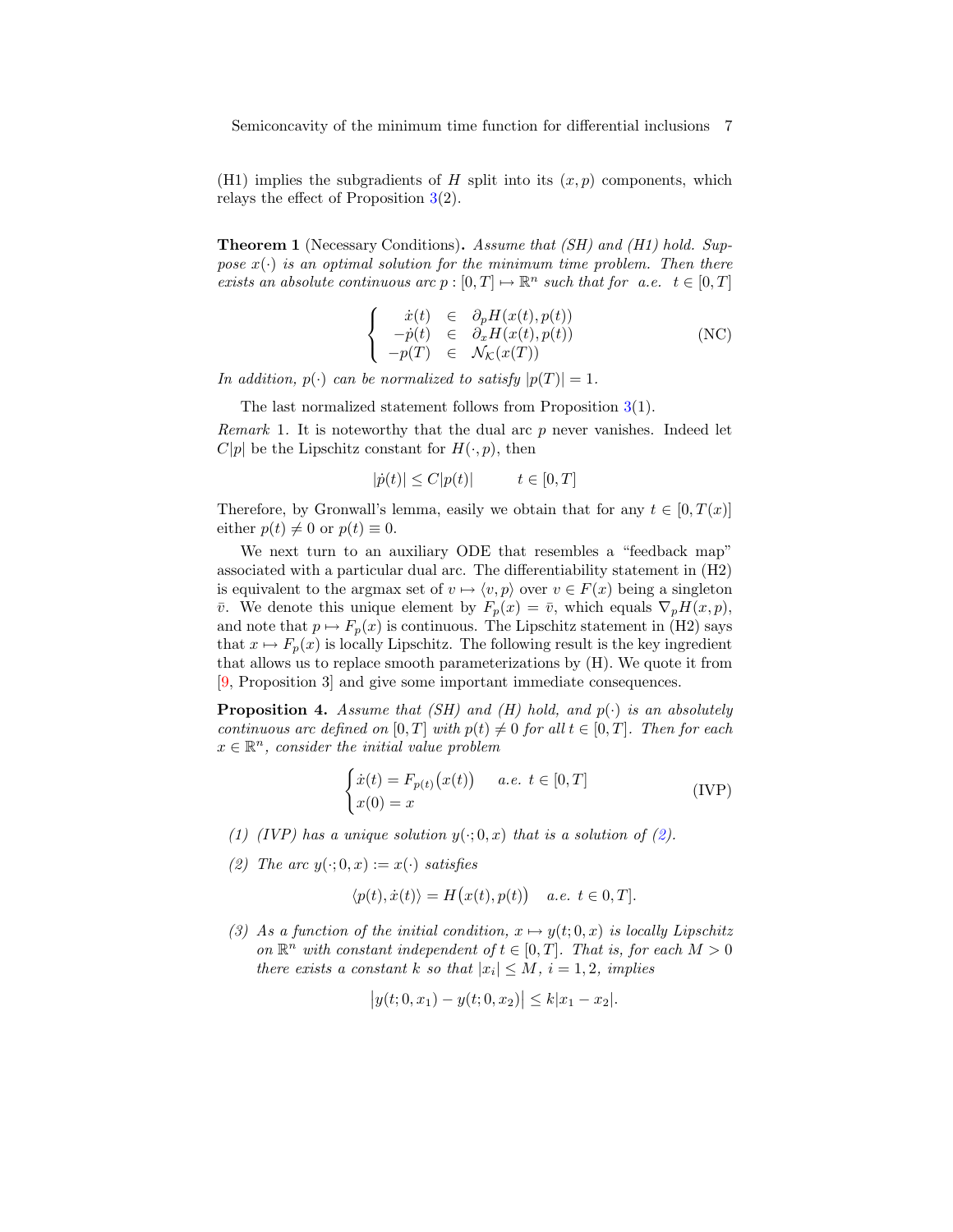The following is a direct consequence of (NC).

**Proposition 5.** If  $x(\cdot)$  is an optimal solution to (1)-(3) and  $p(\cdot)$  is its associated adjoint arc, then  $x(\cdot)$  solves (IVP).

#### 2.3 Assumptions on the target  $\mathcal K$

In addition to assumptions on the dynamic data  $F$ , we shall impose two assumptions on the target  $K$ . The first is the well-known Petrov condition (see  $[8,$  Definition 8.2.2]).

$$
(\mathbf{PC}) \quad \exists \delta > 0 \text{ so that } H(x, -\nu) \ge \delta \|\nu\|, \quad \forall x \in \text{bdry } \mathcal{K}, \nu \in \mathcal{N}_{\mathcal{K}}^P(x).
$$

Assumption (PC) turns out to be equivalent to the minimal time function  $T(\cdot)$  being Lipschitz in a neighborhood of K, but is also useful in obtaining a bound of  $T(\cdot)$  in terms of the distance function  $d_{\mathcal{K}}(x) := \inf\{\|x-y\| : y \in \mathcal{K}\}.$ The following can be found at [8, Theorem 8.2.3].

**Proposition 6.** Assume F satisfies (SH) and  $\mathcal{K} \subseteq \mathbb{R}^n$  is compact. Then (PC) is equivalent to the existence of constants  $\rho, m > 0$  so that

$$
T_{\mathcal{K}}(x) \le m d_{\mathcal{K}}(x) \quad \forall x \in \mathcal{K}_{\rho},
$$

where  $\mathcal{K}_{\rho} := \{x : d_{\mathcal{K}}(x) \leq \rho\}.$ 

The second assumption we shall require is known as the Interior Sphere Property (ISP). It has been invoked in similar contexts as we are using here, for example in [7] and [8], and is stated as follows.

(ISP)  $\exists r > 0$  so that  $\forall x \in \mathcal{K}, \exists y \in \mathcal{K}$  such that  $x \in \overline{\mathbb{B}}_r(y) \subseteq \mathcal{K}$ .

The constant  $r > 0$  in this definition is the size of *realizability* of (ISP), and when this dependence is relevant (as it is in the next result) we write  $(ISP)_r$ for this assumption. There is an intrinsic relationship between (ISP) and the regularity properties of the distance function restricted to  $\mathbb{R}^n/\mathcal{K}$  (see [8, Proposition 2.2.2] for the proof).

**Proposition 7.** If (ISP)<sub>r</sub> holds, then the distance function  $d_K(\cdot)$  is locally semiconcave on  $\mathbb{R}^n \setminus \mathcal{K}$  with constant  $\frac{1}{r}$ .

Actually we will use a slightly stronger property than the previous result. Recall that the signed distance from the boundary of a nonempty set  $S \subset \mathbb{R}^n$ is given by

$$
\bar{d}_S(x) = d_S(x) - d_{\mathbb{R}^n \setminus S}(x) \qquad \forall x \in \mathbb{R}^n.
$$
 (6)

Obviously for a ball  $\mathbb{B}_r(x_0)$ , the signed distance turns out to be

$$
\bar{d}_{\mathbb{B}_r(x_0)}(x) = \|x - x_0\| - r \qquad \forall x \in \mathbb{R}^n ,
$$
 (7)

and it can readily checked that it is semiconcave on each convex subset of  $\mathbb{B}_R(0) \cap \mathbb{R}^n \setminus {\mathbb{B}}_{\frac{r}{2}}(x_0)$  with a constant C depending only on r and  $R > r$ . The interesting consequence of the  $(ISP)_r$  property that will be useful in the proof of our main result is the following.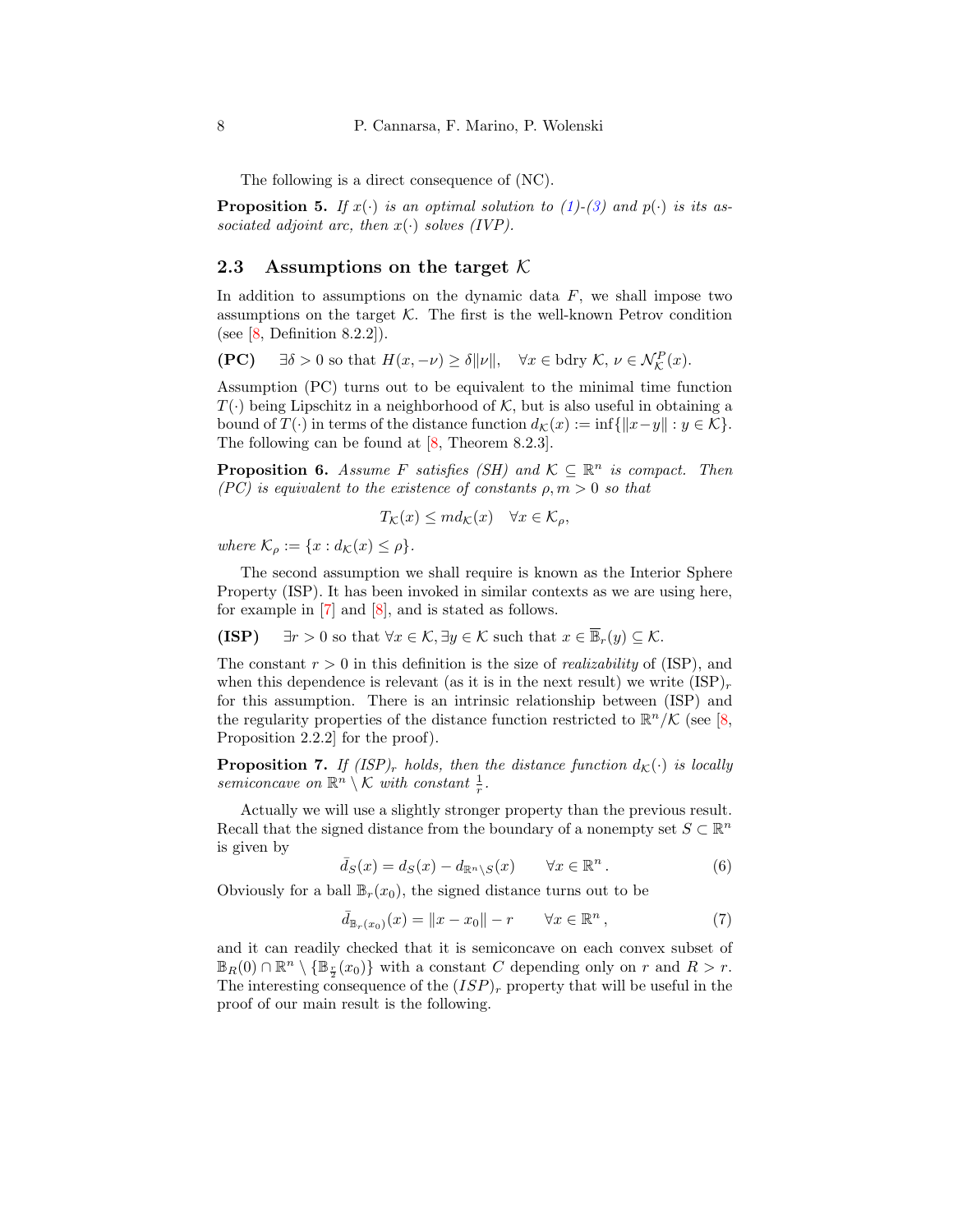**Proposition 8.** Suppose  $K \subset \mathbb{R}^n$  is compact and satisfying  $(ISP)_r$  for some  $r > 0$ , and let  $R > r$ . Then there exists a constant  $C = C(r, R) > 0$  such that

(1)

$$
\bar{d}_{\mathcal{K}}(x+z) + \bar{d}_{\mathcal{K}}(x-z) - 2\bar{d}_{\mathcal{K}}(x) \le C|z|^2 \tag{8}
$$

holds for all  $x, z \in \mathbb{B}_R(0)$  with  $x \in \mathbb{R}^n \setminus \text{int}(K)$ .

(2) Let  $x \in bdry \mathcal{K}$  and denote by  $B := \overline{\mathbb{B}}_r(x_B) \subset \mathcal{K}$  the ball touching the boundary of  $K$  at  $x$ . Then

$$
\bar{d}_{\mathcal{K}}(y) \le \langle \nabla \bar{d}_{B}(x), y - x \rangle + C|y - x|^2 \tag{9}
$$

for all  $y \in \mathbb{B}_R(0)$ .

*Proof.* Fix  $x, z \in \mathbb{B}_R(0)$  such that  $x \in \mathbb{R}^n \setminus \text{int}(K)$ , and let  $\bar{x} \in \mathcal{K}$  satisfy  $d_{\mathcal{K}}(x) = |x-\bar{x}|$ . By  $(ISP)_r$ , there exists  $x_0 \in \mathcal{K}$  so that  $B := \overline{\mathbb{B}}_r(\bar{x}_0)$  satisfies  $\bar{x} \in B \subset K$ . Suppose  $|z| < \frac{r}{2}$ . Note that

$$
\overline{d}_{\mathcal{K}}(x+z) + \overline{d}_{\mathcal{K}}(x-z) - 2\overline{d}_{\mathcal{K}}(x) \n\leq \overline{d}_{B}(x+z) + \overline{d}_{B}(x-z) - 2\overline{d}_{B}(x) \n\leq C|z|^{2},
$$

where  $C = C(r, R)$  is the semiconcave constant associated with  $\bar{d}_{\mathcal{K}}(\cdot)$  for each convex subset of  $\mathbb{B}_R(0) \cap [\mathbb{R}^n \setminus {\mathbb{B}_{\frac{r}{2}}(x_0)}].$  The semiconcave inequality is valid in the last estimate due to the fact that  $||x \pm z - \bar{x}_0|| \geq \frac{r}{2}$ .

On the other hand, whenever  $|z| \geq \frac{r}{2}$ , we have that

$$
\bar{d}_{\mathcal{K}}(x+z) + \bar{d}_{\mathcal{K}}(x-z) - 2\bar{d}_{\mathcal{K}}(x) \le 4R\left(\frac{2r}{2r}\right)^2 \le \frac{16R}{r^2}|z|^2
$$

since  $\bar{d}_K(x \pm z) \leq 2R$ , and the proof of (8) is thus complete. In order to prove  $(9)$ , first we note that (see figure 1)

$$
\bar{d}_{\mathcal{K}}(y) \le \bar{d}_{B}(y) - \bar{d}_{B}(x) \tag{10}
$$

 $\Box$ 

Since  $x \mapsto \bar{d}_B(x)$  is a smooth function (in particular  $C^{1,1}$ ) away from the point  $x_B$ , we obtain that

$$
\bar{d}_B(y) - \bar{d}_B(x) \le \langle \nabla \bar{d}_B(x), y - x \rangle + C|y - x|^2
$$

which in turns proves  $(9)$ .

It is easy to see that the above result implies Proposition 7. In particular if we consider the case in which  $x + z$  and  $x - z$  belong in  $\mathbb{R}^n \setminus \text{int }\mathcal{K}$  then (8) holds with the signed distance function replaced by  $d_K$  which in turns implies the semiconcavity. The Proposition 8 allows us to consider cases in which points along a line segment  $[x - z, x + z]$  belong to K.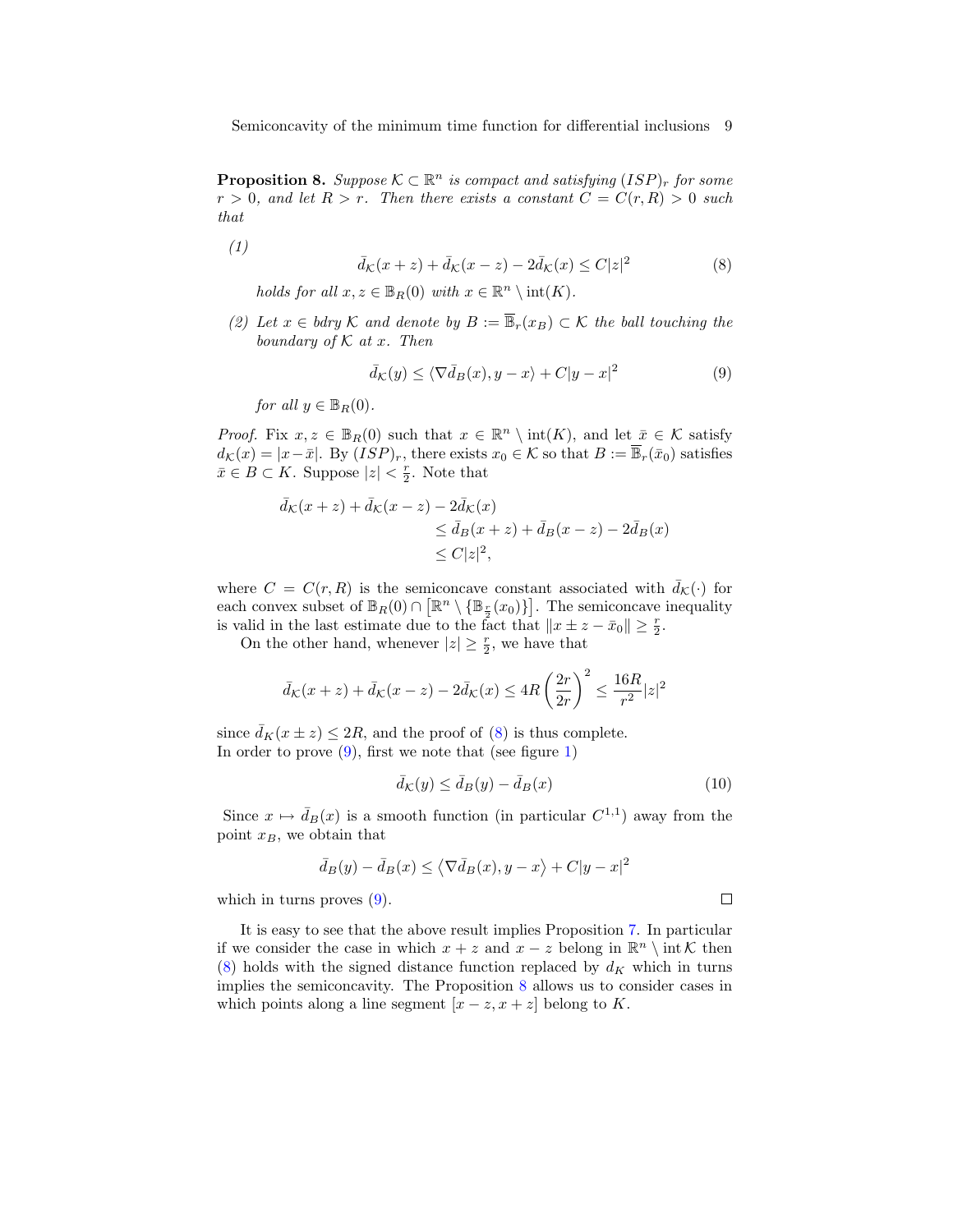

Figure 1: Geometrical meaning of inequality (10)

Remark 2. Another consequence of  $(ISP)_r$  is that the transversality condition on the adjoint arc  $p(\cdot)$  can be further specified. If  $\bar{x}(\cdot)$  is optimal, then by the  $(ISP)_r$  assumption, there exists a ball  $B := \mathbb{B}_r(x_B)$  contained in K that touches the boundary of K at the point  $\bar{x}(T)$  (where  $T = T(x)$ ), and hence  $\bar{x}(\cdot)$  is also optimal if the target K is replaced by B. Applying (NC) to this new target says that we can find an adjoint arc with  $p(T) = -\nabla \bar{d}_B(\bar{x}(T)).$ 

## 3 The main result

We prove in this section that, under suitable assumptions, the minimum time function is locally semiconcave. First we prove the semiconcavity result in a neighborhood of the target set and then we will obtain the local semiconcavity in the whole controllable set.

**Theorem 2.** Suppose F satisfies (SH), (H), and that  $K$  is compact. Assume further that the Petrov condition (PC) and the Interior Sphere Property  $(ISP)_r$  both hold. Then there exists  $\rho > 0$  so that  $T(\cdot)$  is semiconcave on each convex set  $K \subseteq \mathcal{K}_{\rho} \setminus \mathcal{K}$  with a constant independent of K.

*Proof.* The constant  $\rho > 0$  is chosen as in Proposition 6. It suffices to show that there exists a constant  $\bar{c} > 0$  so that for every x and  $\varepsilon > 0$  with  $x + \varepsilon \mathbb{B} \in$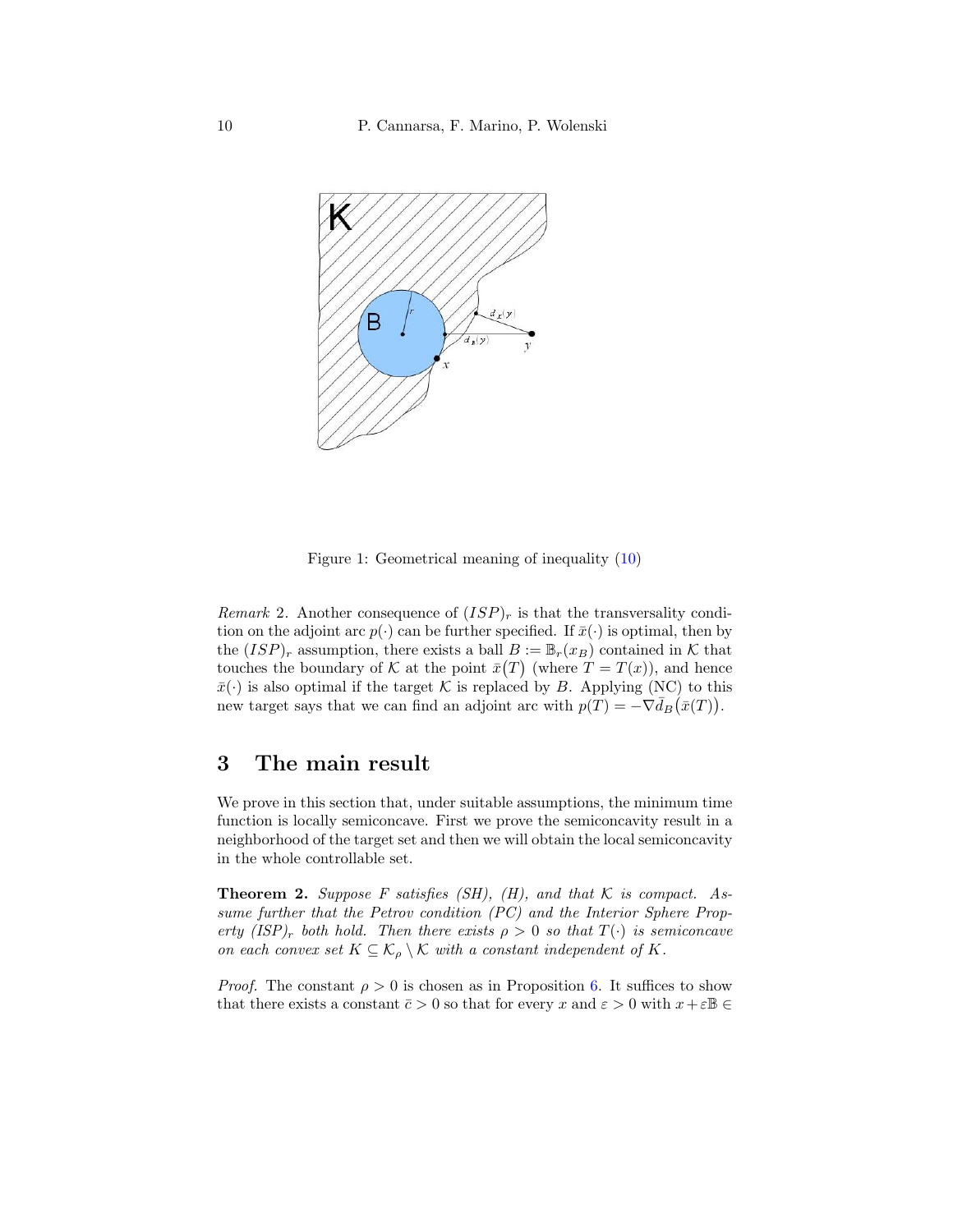Semiconcavity of the minimum time function for differential inclusions 11

 $\mathcal{K}_{\rho} \setminus \mathcal{K}$ , we have

$$
T(x+z) + T(x-z) - 2T(x) \le \bar{c}|z|^2 \tag{11}
$$

for all  $||z|| < \varepsilon$ . So fix x and  $\varepsilon > 0$  so that  $x + \varepsilon \mathbb{B} \subseteq \mathcal{K}_{\rho} \setminus \mathcal{K}$ , and fix z with  $||z|| < \varepsilon$ . We choose the constant C so that the conclusion of Proposition 8 holds for all vectors that we analyze.

There exists an optimal trajectory  $\bar{x}(\cdot)$  starting from x and terminating at  $x(T) \in \mathcal{K}$ , where  $T = T(x)$ . By (NC) and Proposition 5, there exists an adjoint arc  $p(\cdot)$  (normalized so that  $||p(T)|| = 1$ ) for which the following differential equation holds.

$$
\begin{cases} \dot{\bar{x}}(t) = F_{p(t)}(\bar{x}(t)) & \text{a.e. } t \in [0, T] \\ x(0) = x. \end{cases}
$$
\n(12)

With this same  $p(\cdot)$ , let  $x_{\pm}(\cdot)$  be the solutions of (IVP) with initial conditions  $x_{\pm}(0) = x \pm z$ . That is,

$$
\begin{cases}\n\dot{x}_{\pm}(t) = F_{p(t)}(x_{\pm}(t)) & \text{a.e. } t \in [0, T] \\
x(0) = x \pm z\n\end{cases}
$$
\n(13)

Recall Proposition  $4(2)$ , where a consequence of the above ODEs is that

$$
H(x(t), p(t)) = \langle p(t), \dot{x}(t) \rangle \quad \text{a.e. } t \in [0, T], \tag{14}
$$

where  $x(\cdot)$  is any one among the arcs  $\bar{x}(\cdot), x_{-}(\cdot)$ , and  $x_{+}(\cdot)$ . Another feature of the ODEs is dependence on initial data, and Proposition  $4(3)$  says that

$$
|\bar{x}(t) - x_{\pm}(t)| \le k |z| \quad \text{and} \quad |x_{+}(t) - x_{-}(t)| \le 2 k |z| \quad \forall t \in [0,T]. \tag{15}
$$

As a first case, let us assume  $x_{\pm}(t) \notin \mathcal{K}$  for  $t \in [0, T]$ . To be consistent with notation of the second case below, it is convenient to denote the time when one of the arcs has hit the target by  $t^*$ , and so in our case here, we have  $t^* = T = T(x)$ . We shall frequently have occasion to refer to arc representing teh midpoint between the arcs  $x_{\pm}(\cdot)$ , and so is given by

$$
\tilde{x}(t) := \frac{1}{2} \big[ x_+(t) + x_-(t) \big] \quad \text{for } t \in [0, t^*]. \tag{16}
$$

Two different subcases emerge depending on whether  $\tilde{x}(t^*) \in \mathcal{K}$  or not.

In the first subcase where  $\tilde{x}(t^*) \in \mathcal{K}$ , there exists  $\bar{t} < t^*$  such that  $\tilde{x}(\bar{t}) \in$ bdry  $K$ . By the dynamic programming principle, we have

$$
T(x+z) + T(x-z) - 2T(x) \le 2\bar{t} + T(x_+(\bar{t})) + T(x_-(\bar{t})) - 2t^*
$$
  

$$
\le T(x_+(\bar{t})) + T(x_-(\bar{t})) \tag{17}
$$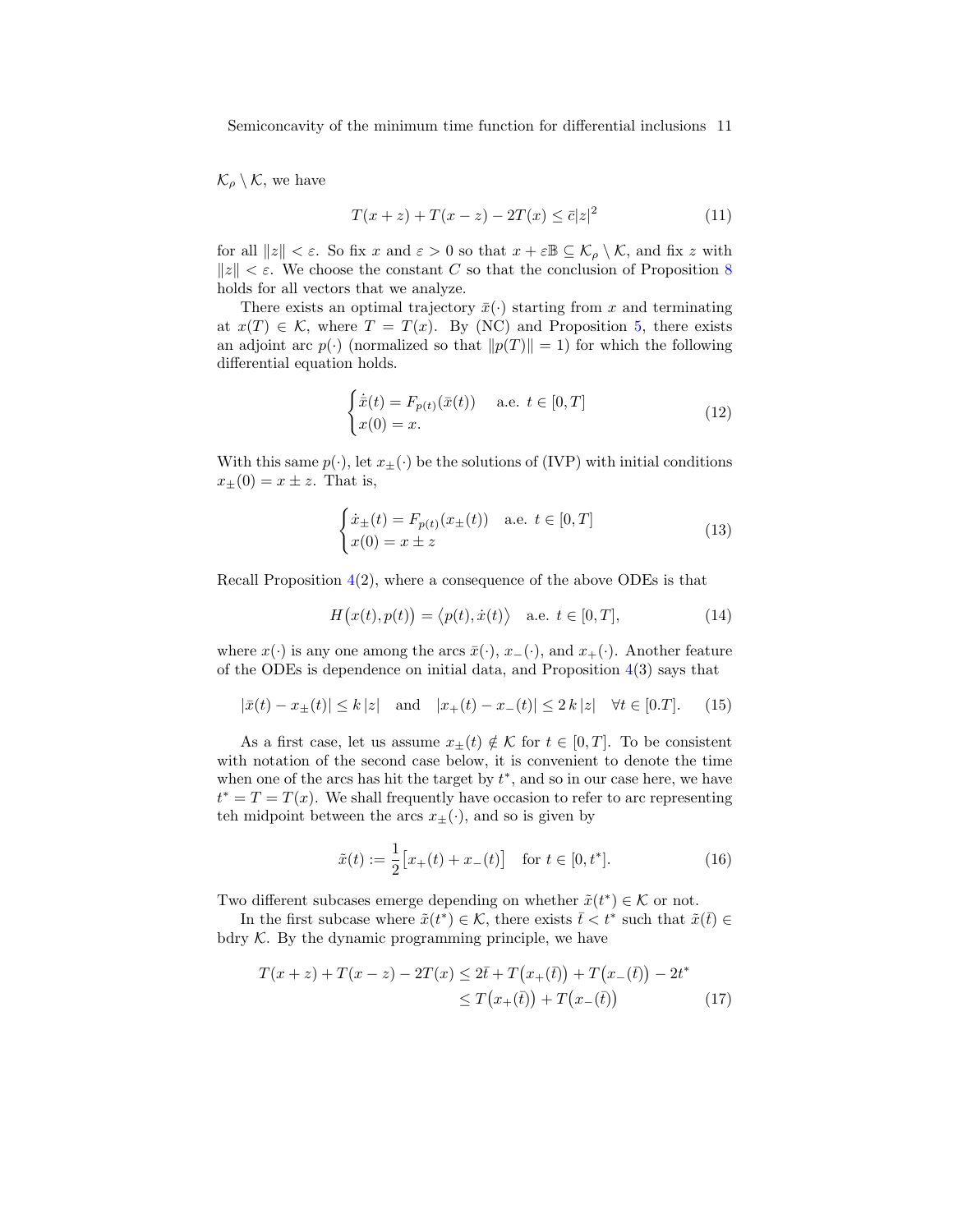By Proposition  $6$ , Proposition  $8$ , and  $(15)$ , we obtain

$$
T(x_{+}(\bar{t})) + T(x_{-}(\bar{t})) \le m \left[ d_{\mathcal{K}}(x_{+}(\bar{t})) + d_{\mathcal{K}}(x_{-}(\bar{t})) \right]
$$
  

$$
= m \left[ d_{\mathcal{K}} \left( \tilde{x}(\bar{t}) + \frac{x_{+}(\bar{t}) - x_{-}(\bar{t})}{2} \right) + d_{\mathcal{K}}(\tilde{x}(\bar{t}) - \left( \frac{x_{+}(\bar{t}) - x_{-}(\bar{t})}{2} \right) - 2d_{\mathcal{K}}(\tilde{x}(\bar{t})) \right]
$$
  

$$
\le \frac{1}{4} m C \left| x_{+}(\bar{t}) - x_{-}(\bar{t}) \right|^{2}
$$
  

$$
\le \bar{c} |z|^{2}
$$

with  $\bar{c} = m C k^2$ . Combining this estimate with (17) yields (11).

The second subcase is where  $\tilde{x}(t^*) \notin \mathcal{K}$ , and by the dynamic programming principle, we have

$$
T(x) = t^*;
$$
  
\n
$$
T(x+z) \leq t^* + T(x_+(t^*));
$$
 and  
\n
$$
T(x-z) \leq t^* + T(x_-(t^*)).
$$

Combining these gives

$$
T(x+z) + T(x-z) - 2T(x) \le T(x_+(t^*)) + T(x_-(t^*))
$$
 (18)

Now since  $d_{\mathcal{K}}(\cdot)$  bounds  $T(\cdot)$  (Proposition 6), we have

$$
T(x_{+}(t^{*})) + T(x_{-}(t^{*})) \le m \bigg[ d_{\mathcal{K}}(x_{+}(t^{*})) + d_{\mathcal{K}}(x_{-}(t^{*})) \bigg], \qquad (19)
$$

and from Proposition 8 that

$$
d_{\mathcal{K}}(x_{+}(t^{*})) + d_{\mathcal{K}}(x_{-}(t^{*})) = d_{\mathcal{K}}(x_{+}(t^{*})) + d_{\mathcal{K}}(x_{-}(t^{*}))
$$
  
\n
$$
-2d_{\mathcal{K}}(\tilde{x}(t^{*})) + 2d_{\mathcal{K}}(\tilde{x}(t^{*}))
$$
  
\n
$$
\leq C |x_{+}(t^{*}) - x_{-}(t^{*})|^{2} + 2d_{\mathcal{K}}(\tilde{x}(t^{*}))
$$
  
\n
$$
\leq 4 k^{2} C |z|^{2} + 2d_{\mathcal{K}}(\tilde{x}(t^{*}))
$$
\n(20)

where the last inequality again follows from  $(15)$ . We need to obtain the appropriate estimate on  $d_{\mathcal{K}}(\tilde{x}(t^*))$ .

Since  $\tilde{x}(t^*) \notin \mathcal{K}$ , the signed distance function  $\bar{d}_{\mathcal{K}}(\tilde{x}(t^*))$  is equal to  $d_{\mathcal{K}}(\tilde{x}(t^*))$ , and applying remark 2 and proposition 8(2) with  $y = \tilde{x}(t^*)$  and  $x = \bar{x}(t^*),$  we obtain

$$
d_{\mathcal{K}}(\tilde{x}(t^*)) \leq -\langle p(t^*), \tilde{x}(t^*) - \bar{x}(t^*) \rangle + C |\tilde{x}(t^*) - \bar{x}(t^*)|^2
$$
  
 
$$
\leq -\langle p(t^*), \tilde{x}(t^*) - \bar{x}(t^*) \rangle + C k^2 |z|^2
$$
 (21)

where the second inequality follows from (15).

The following lemma will assist in getting the appropriate estimate on the inner product term in (21).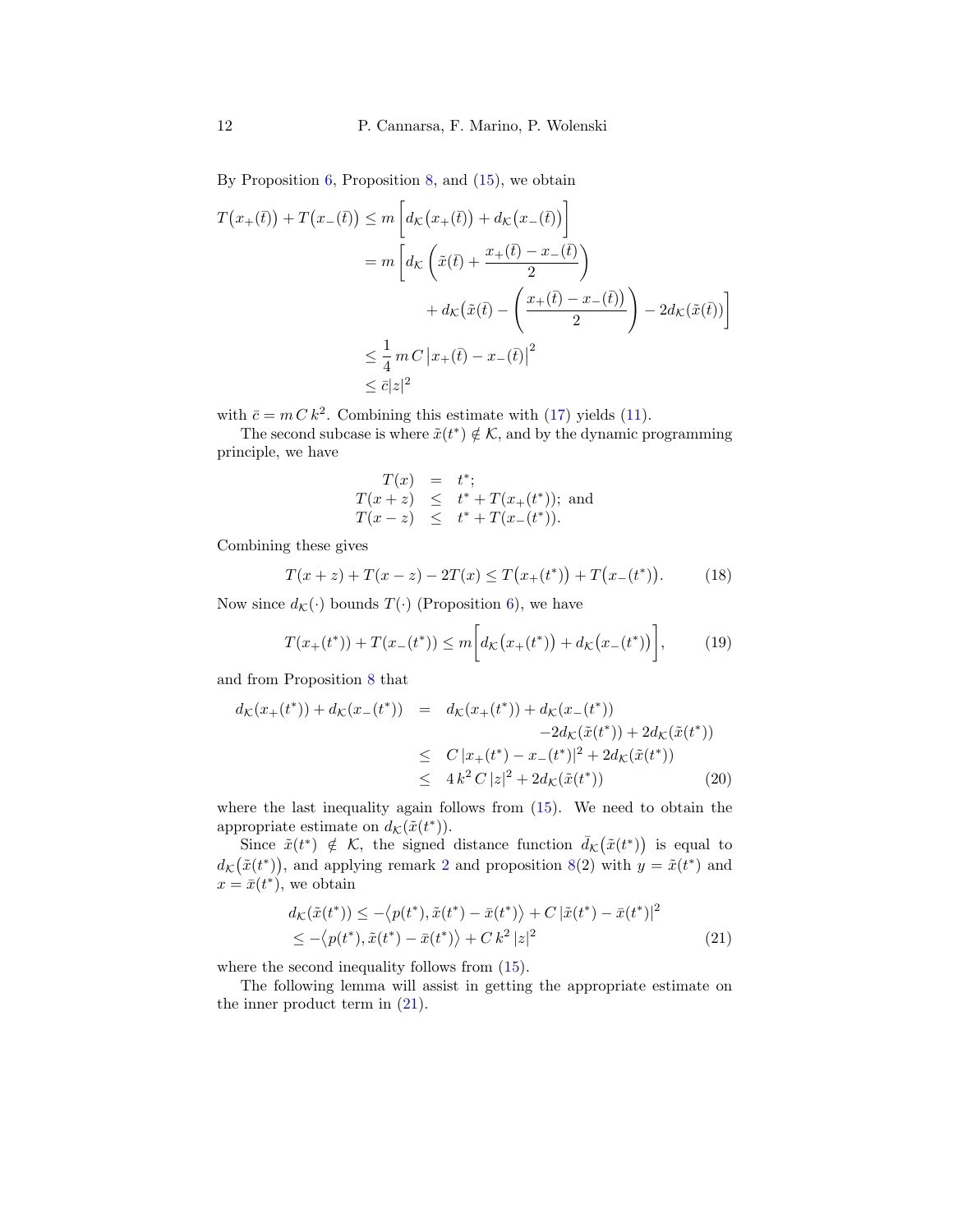Semiconcavity of the minimum time function for differential inclusions 13

**Lemma 1.** Let  $\bar{x}(\cdot)$  and  $p(\cdot)$  be as above. Suppose  $0 \le t_1 < t_2 \le T(x)$  and  $x(\cdot)$  is a solution to  $(4)$  with initial condition  $x(t_1)$ . Then

$$
\langle p(t_2), \bar{x}(t_2) - x(t_2) \rangle - \langle p(t_1), \bar{x}(t_1) - x(t_1) \rangle \leq c k^2 (t_2 - t_1) |\bar{x}(t_1) - x(t_1)|^2.
$$

Proof. We have

$$
\langle p(t_2), \bar{x}(t_2) - x(t_2) \rangle - \langle p(t_1), \bar{x}(t_1) - x(t_1) \rangle
$$
  
\n
$$
= \int_{t_1}^{t_2} \frac{d}{dt} \langle p(t), \bar{x}(t) - x(t) \rangle dt
$$
  
\n
$$
= \int_{t_1}^{t_2} \left[ \langle \dot{p}(t), \bar{x}(t) - x(t) \rangle + \langle p(t), \dot{\bar{x}}(t) - \dot{x}(t) \rangle \right] dt
$$
(22)

The second integrand in (22) satisfies

$$
\langle p(t), \dot{\bar{x}}(t) - \dot{x}(t) \rangle = H(\bar{x}(t), p(t)) - H(x(t), p(t))
$$

by (14). The necessary conditions (NC) have that  $-p(t) \in \partial_x H(\bar{x}(t), p(t)),$ and since  $x \mapsto H(x, p)$  is semiconvex (which is (H1)), we have by Proposition  $1(4)$  that the previous quantity is

$$
\leq \langle -p(t), \bar{x}(t) - x(t) \rangle + c |\bar{x}(t) - x(t)|^2. \tag{23}
$$

Now integrate  $(23)$  from  $t_1$  to  $t_2$  and insert this estimate into  $(22)$ . The first integrand in (22) will cancel with the inner product term in (23), and we are left with

$$
\langle p(t_2), \bar{x}(t_2) - x(t_2) \rangle - \langle p(t_1), \bar{x}(t_1) - x(t_1) \rangle \le c \int_{t_1}^{t_2} |\bar{x}(t) - x(t)|^2 dt
$$
  

$$
\le c k^2 (t_2 - t_1) |\bar{x}(t_1) - x(t_1)|^2,
$$

where the last inequality holds by Proposition  $4(3)$ .

 $\Box$ 

Returning now to the inner product in  $(21)$ , we have

$$
-\langle p(t^*), \tilde{x}(t^*) - \bar{x}(t^*) \rangle = \langle p(t^*), \bar{x}(t^*) - \tilde{x}(t^*) \rangle
$$
  
= 
$$
\frac{1}{2} \Big[ \langle p(t^*), \bar{x}(t^*) - x_+(t^*) \rangle + \langle p(t^*), \bar{x}(t^*) - x_-(t^*) \rangle \Big]
$$

Recall (13), in which it is stated that both  $x_{\pm}(\cdot)$  satisfy the conditions of Lemma 1. We apply Lemma 1 twice with  $t_1 = 0$  and  $t_2 = t^*$ , and noting

$$
\langle p(0), \bar{x}(0) - x_+(0) \rangle + \langle p(0), \bar{x}(0) - x_-(0) \rangle = \langle p(0), z - z \rangle = 0,
$$

deduce that

$$
\langle p(t^*), \bar{x}(t^*) - \tilde{x}(t^*) \rangle \le ck^2 t^* |z|^2 \tag{24}
$$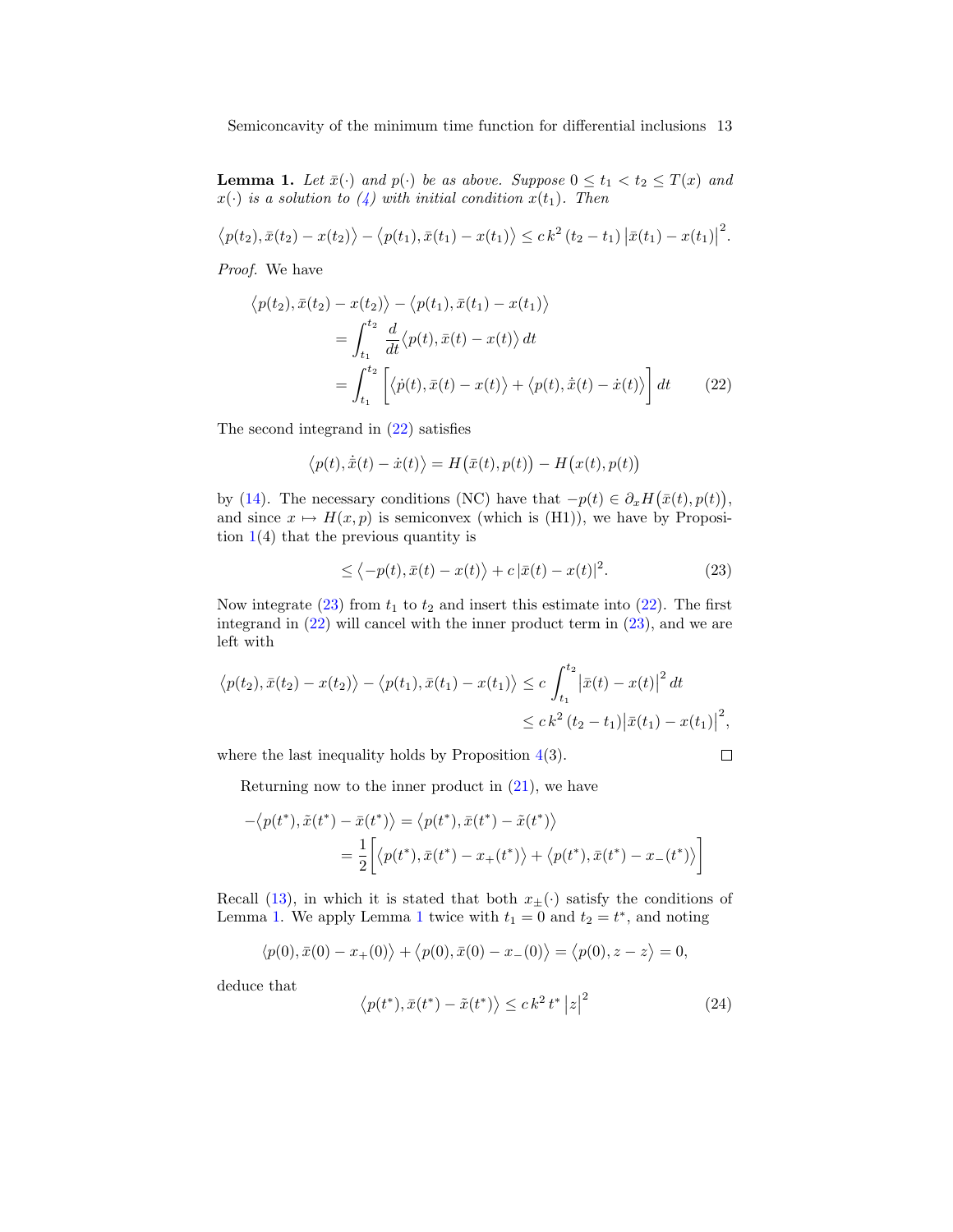Finally, combining the estimates in (21) and (24) we arrive at

$$
d_{\mathcal{K}}(\tilde{x}(t^*)) \leq k^2 (C + ct^*) |z|^2.
$$

In conjunction with  $(20)$ ,  $(18)$ , and  $(19)$ , we may conclude that  $(11)$  holds for  $\bar{c} = 2mk^2(3C + ct^*)$ . This finishes the proof of the first case where  $x_{\pm}(t) \notin \mathcal{K}$  for all  $t \in [0, T]$ 

We now turn to the case where one of  $x_{\pm}(t)$  hits K before  $\bar{x}(\cdot)$  does. For definiteness, suppose  $x_+(\cdot)$  reaches the target before the others, and so  $x_+(t^*) \in \mathcal{K}$  for some  $t^* < T(x)$  and  $\bar{x}(t)$  and  $x_-(t)$  do not belong to  $\mathcal K$  for all  $t \in [0, t^*]$ . The other case is similar where  $x_-(\cdot)$  hits first is similar. The case we are currently analyzing is portrayed in Figure 2.



Figure 2: Trajectories up to time  $t^*$ 

The dynamic programming principle implies

$$
T(x + z) \leq t^*,
$$
  
\n
$$
T(x - z) \leq t^* + T(x_-(t^*)),
$$
 and  
\n
$$
T(x) = t^* + T(\bar{x}(t^*)).
$$

Therefore with  $\tilde{x}(\cdot)$  defined as in (16), we have

$$
T(x+z) + T(x-z) - 2T(x)
$$
  
\n
$$
\leq T(x_{-}(t^{*})) - 2T(\bar{x}(t^{*}))
$$
  
\n
$$
= \left[ T(x_{-}(t^{*})) - 2T(\tilde{x}(t^{*})) \right] + 2 \left[ T(\tilde{x}(t^{*})) - T(\bar{x}(t^{*})) \right]
$$
(25)

To prove  $(11)$ , we need to show both of the bracketed terms in  $(25)$  are bounded above by  $\bar{c}|z|^2$ . The proof of each estimate is somewhat lengthy.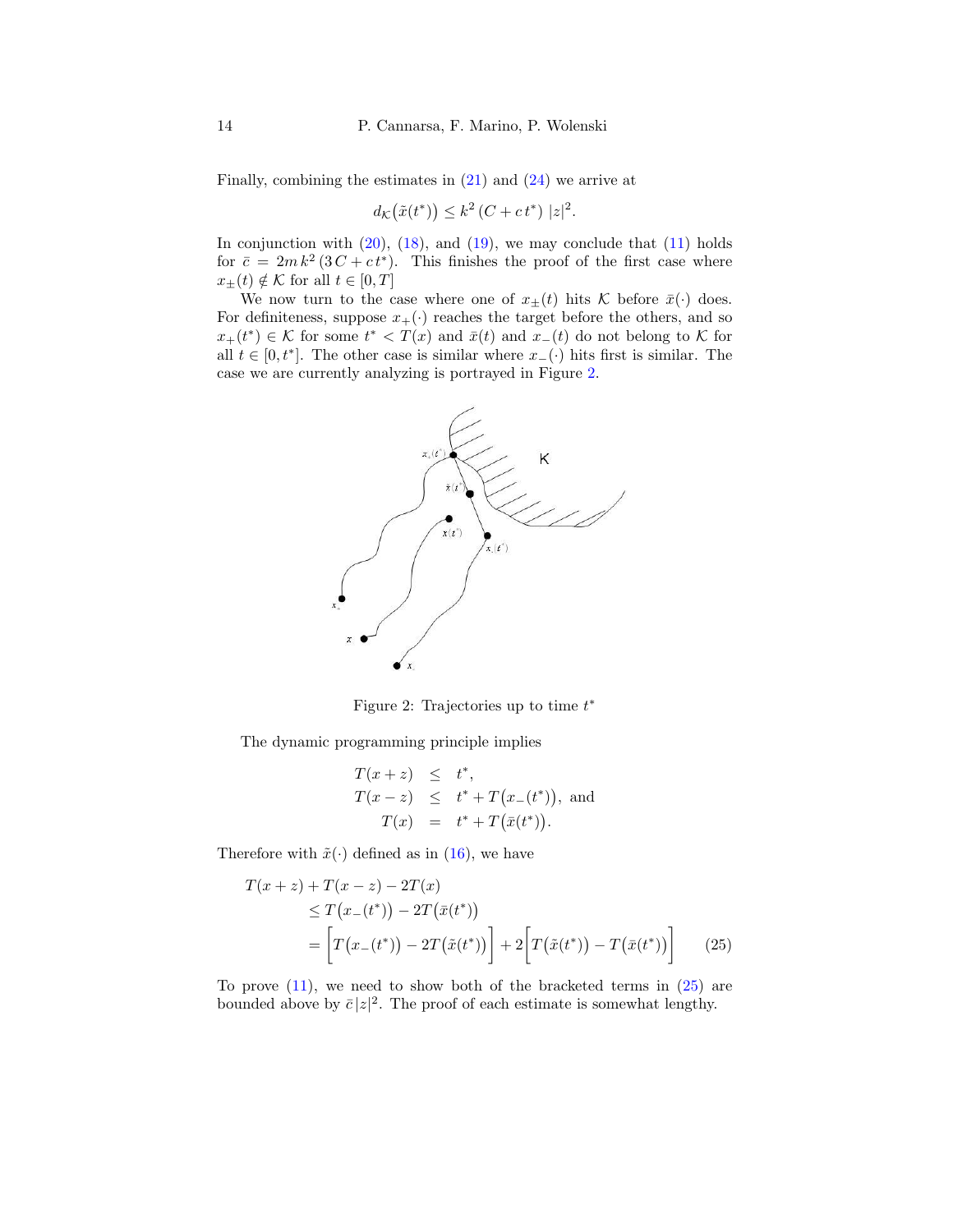Semiconcavity of the minimum time function for differential inclusions 15

We consider the second term first. That is, we will show

$$
T(\tilde{x}(t^*)) - T(\bar{x}(t^*)) \le \bar{c}|z|^2.
$$
\n(26)

Let  $\hat{x}(\cdot)$  be the solution of

$$
\begin{cases} \dot{\hat{x}}(t) = F_{p(t)}(\hat{x}(t)) & \text{a.e. } t \in [t^*, T(x)]\\ \hat{x}(t^*) = \tilde{x}(t^*), \end{cases}
$$

which (unlike  $\tilde{x}(\cdot)$ ) is a trajectory of (2). If  $\hat{x}(\cdot)$  reaches K before  $\bar{x}(\cdot)$  does, then  $T(\tilde{x}(t^*))$  <  $T(\bar{x}(t^*))$  and (26) is trivial. So suppose  $\hat{x}(t) \notin \mathcal{K}$  for  $t \in$  $[t^*, T(x)]$ , and set  $\bar{t} := T(x) - t^*$ . By the dynamic programming principle, we have

$$
T(\bar{x}(t^*)) = \bar{t}
$$
  

$$
T(\tilde{x}(t^*)) \leq \bar{t} + T(\hat{x}(\bar{t})),
$$

and therefore

$$
T(\tilde{x}(t^*)) - T(\bar{x}(t^*)) \le T(\hat{x}(t)) \le md_{\mathcal{K}}(\hat{x}(t))
$$
\n(27)

by Proposition 6.

Applying remark 2 and proposition 8(2) with  $y = \hat{x}(\bar{t})$  and  $x = \bar{x}(\bar{t})$ , the following estimate holds

$$
d_{\mathcal{K}}(\hat{x}(\bar{t})) \le -\langle p(\bar{t}), \hat{x}(\bar{t}) - \bar{x}(\bar{t}) \rangle + C |\hat{x}(\bar{t}) - \bar{x}(\bar{t})|^2. \tag{28}
$$

Similar to the inequality in  $(15)$ , we have by Proposition  $4(3)$ , and then using (15) twice, that

$$
\left|\hat{x}(t) - \bar{x}(t)\right| \le k\left|\hat{x}(t^*) - \bar{x}(t^*)\right| = \frac{k}{2}\left|x_+(t^*) + x_-(t^*) - 2\bar{x}(t^*)\right| \le k^2|z| \tag{29}
$$

for all  $t \in [t^*, T(x)]$ . Substituting (28) and (29) into (27) yields

$$
T(\tilde{x}(t^*)) - T(\bar{x}(t^*)) \le m \langle p(\bar{t}), \bar{x}(\bar{t}) - \hat{x}(\bar{t}) \rangle + m k^4 C |z|^2 \tag{30}
$$

To estimate the first term in the right hand side of (30), we invoke Lemma 1 with  $t_1 = t^*$  and  $t_2 = \overline{t}$ , and deduce

$$
\langle p(\bar{t}), \bar{x}(\bar{t}) - \hat{x}(\bar{t}) \rangle
$$
  
\n
$$
\leq \langle p(t^*), \bar{x}(t^*) - \hat{x}(t^*) \rangle + ck^2 |\bar{x}(t^*) - \hat{x}(t^*)|^2
$$
  
\n
$$
= \frac{1}{2} \Big[ \langle p(t^*), \bar{x}(t^*) - x_+(t^*) \rangle + \langle p(t^*), \bar{x}(t^*) - x_-(t^*) \rangle \Big]
$$
  
\n
$$
+ ck^2 |\bar{x}(t^*) - \tilde{x}(t^*)|^2
$$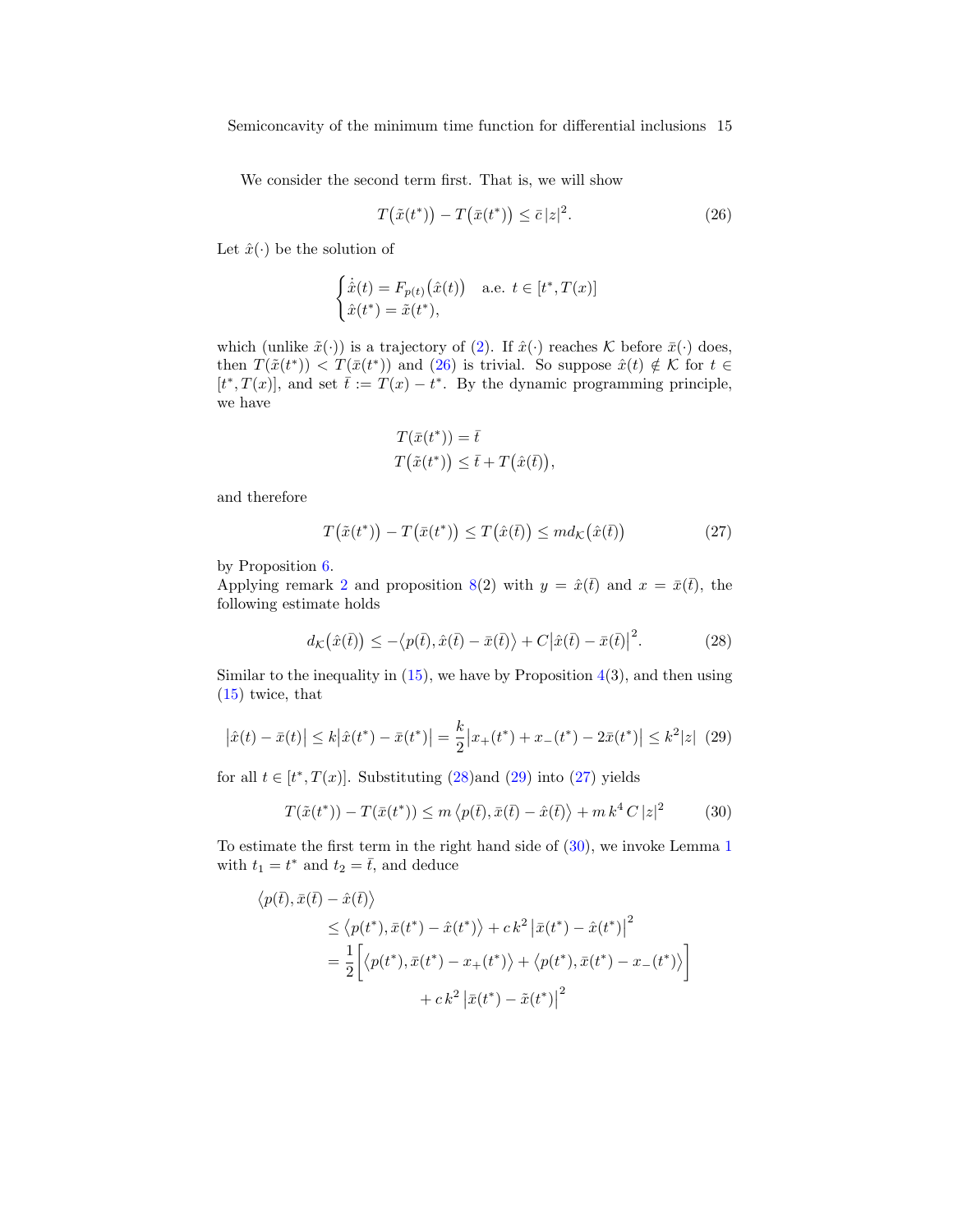The two terms in the brackets can also be estimated using Lemma 1 with  $t_1 = 0$  and  $t_2 = t^*$ . The initial values make no contribution this time since  $\bar{x}(0) = \frac{1}{2}(x+(0) + x-(0)).$  Therefore the bracketed term is bounded by  $ck^2 t^* |z|^2$ , and the last term is bounded by  $ck^4 |z|^2$ . Substituting all of this into (30) yields (26) with  $\bar{c} := m k^2 (ct^* + c k^2 + C k^2)$ .

The last consideration to finish the proof of Theorem 2 is to appropriately bound the first term in  $(25)$ . We must show

$$
T(x_{-}(t^{*})) - 2T(\tilde{x}(t^{*})) \le \bar{c}|z|^{2}.
$$
\n(31)

It is convenient at this point to introduce new notation because the estimates do not directly involve  $x$  and  $z$ , but rather depend on the values of the trajectories  $x_{\pm}(\cdot)$  at time  $t^*$ . We define y and w by setting

$$
y := x_+(t^*)
$$
 and  $w := \tilde{x}(t^*) - x_+(t^*) = \frac{x_-(t^*) - x_+(t^*)}{2}$ ,

and note that  $y \in \mathcal{K}$ ,  $y + w = \tilde{x}(t^*)$ , and  $y + 2w = x_-(t^*)$ . Since  $|w| \leq k|z|$ by  $(15)$ , in order to prove  $(31)$ , it suffices to show

$$
T(y + 2w) - 2T(y + w) \le \bar{c}|w|^2.
$$
 (32)

Toward this end, let  $\bar{y}(\cdot)$  be optimal solution to the minimal time problem starting from  $y + w$ , and now denote by  $p(.)$  its associated adjoint arc. If  $\theta^* := T(y+w)$  satisfies  $T(y+2w) \leq 2\theta^*$ , then (32) is trivial, so suppose this is not the case, and let  $y(\cdot)$  be the solution of

$$
\begin{cases} \dot{y}(t) = F_{p\left(\frac{t}{2}\right)}(y(t)) & \text{a.e. } t \in [0, 2\theta^{\star}] \\ y(0) = y + 2w. \end{cases}
$$

The dynamic programming principle says

$$
T(y + 2w) \le 2\theta^* + T(y(2\theta^*)),
$$

and therefore (32) follows upon showing that  $T(y(2\theta^*))$  is bounded by  $\bar{c}|w|^2$ . We have by Proposition 6 that

$$
T(y(2\theta^*)) \le m d_K(y(2\theta^*))
$$
  
\n
$$
\le m \left[ |y(2\theta^*) - 2\,\overline{y}(\theta^*) + y| + d_K(2\overline{y}(\theta^*) - y) \right]
$$
  
\n
$$
= m \left[ (I) + (II) \right].
$$
\n(33)

To bound (I), note the fundamental theorem of calculus, a change of variables,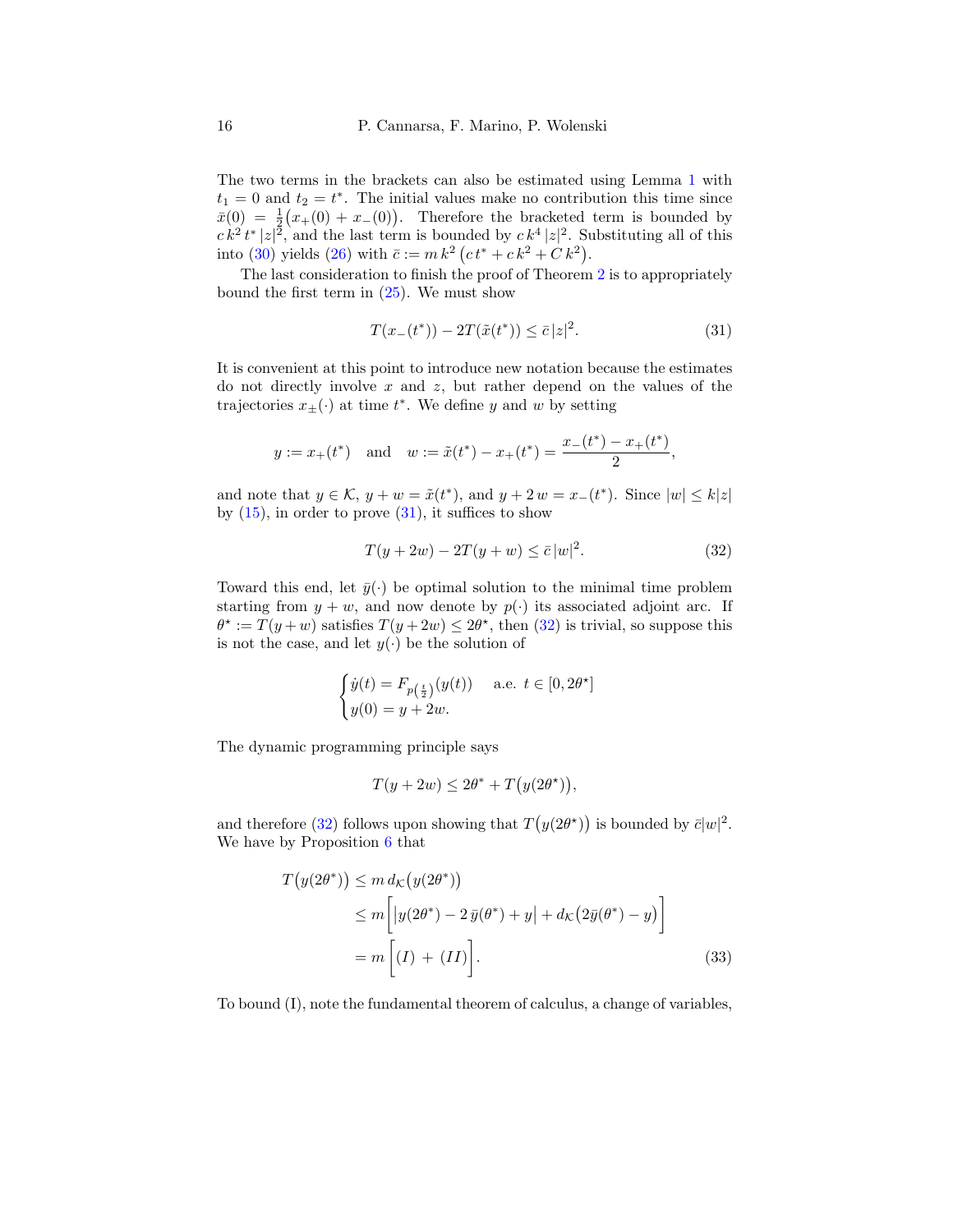and assumption (H2) imply

$$
(I) = \left| \int_0^{2\theta^*} \dot{y}(t)dt - 2 \int_0^{\theta^*} \dot{y}(t)dt \right|
$$
  
=  $2 \left| \int_0^{\theta^*} [F_{p(t)}(y(2t)) - F_{p(t)}(\bar{y}(t))] dt \right|$   
 $\leq 2\ell \int_0^{\theta^*} |y(2t) - \bar{y}(t)| dt$  (34)

where  $\ell$  is the Lipschitz constant contained in the assumption (H2). By standard ODE theory, there exists a constant k so that for all  $0 \le t_1, t_2 \le \theta^*$ so that

$$
|y(2t_1) - \bar{y}(t_2)| \le k |w|. \tag{35}
$$

We also record the fact that

$$
\theta^* \le m \, |w|,\tag{36}
$$

which is true because  $\theta^* = T(y + w) \leq m d_{\mathcal{K}}(y + w) \leq m |w|$  since  $y \in \mathcal{K}$ . Consequently, using  $(35)$  and  $(36)$  to estimate  $(34)$ , we conclude the term  $(I)$ is bounded by  $2 \ell m k |w|^2$ .

With regard to the second term of the (33), recall that y and  $\bar{y}(\theta^*)$  belong to  $K$ , and then note the semiconcavity hypothesis of the distance function implies

$$
d_{\mathcal{K}}(2\bar{y}(\theta^*) - y) = d_{\mathcal{K}}(2\bar{y}(\theta^*) - y) + d_{\mathcal{K}}(y) - 2 d_{\mathcal{K}}(\bar{y}(\theta^*))
$$
  
 
$$
\leq C |\bar{y}(\theta^*) - y|^2.
$$
 (37)

We have

$$
\left|\bar{y}(\theta^*) - y\right| \le \left|w + \int_0^{\theta^*} \dot{\bar{y}}(t) dt\right| \le |w| + k\theta^* \le (1 + km)|w|
$$

by (36). Hence (37) now implies (II) is bounded above by  $(1 + km)^2 C |w|^2$ . Finally, combining all of the estimates, we see that  $(32)$  holds for  $\bar{c}$  =  $m (2 \ell m k + (1 + km)^2 C).$ 

This completes the proof of the last case, and indeed of the the whole theorem.  $\Box$ 

Roughly speaking the above theorem tells us that the minimum time function is semiconcave in a neighborhood of the target set. This is a preliminary result useful for proving the local semiconcavity in the whole controllable set  $\mathcal{R} \backslash \mathcal{K}$ . Since the most difficult work was in the Theorem 2, the local semiconcavity result is given as a consequence. Indeed by the dynamic programming principle we obtain the following result.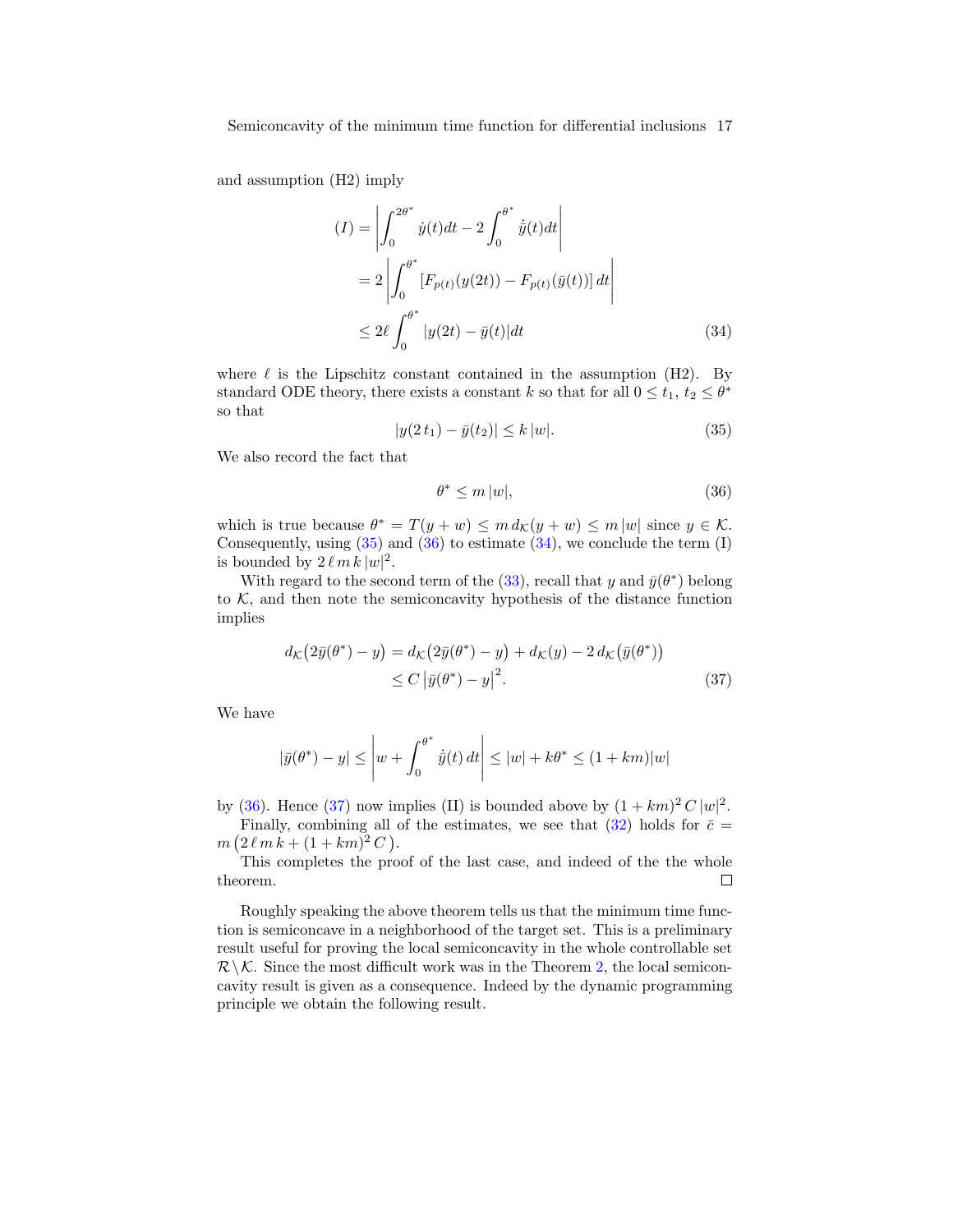Corollary 1. Under the same assumptions of the Theorem 2, the minimum time function is locally semiconcave on  $\mathcal{R} \setminus \mathcal{K}$ .

*Proof.* Let C be any compact set of  $\mathcal{R} \setminus \mathcal{K}$ . Fix  $x \in C$  and  $\varepsilon > 0$  such that  $x \pm \varepsilon \mathbb{B} \in C$ . Moreover we fix z with  $||z|| < \varepsilon$  and such that there exists  $t^*$  in which the trajectories defined as in the Theorem  $2(13)$  and  $(12)$  belong to the set  $\mathcal{K}_{\rho} \setminus \mathcal{K}$  with  $\rho > 0$  fixed as in Theorem 2.

By the dynamic programming principle

$$
T(x+z) + T(x-z) - 2T(x) \le
$$
  
\n
$$
\leq T(x_{+}(t^{*})) + T(x_{-}(t^{*})) - 2T(\tilde{x}(t^{*})) + 2[T(\tilde{x}(t^{*})) - T(\bar{x}(t^{*}))]
$$
\n(38)

where  $\tilde{x}(t^*)$  is defined as (16). Applying the semiconcavity result on a neighborhood of the target set we can find a constant  $c > 0$  such that

$$
T(x+z) + T(x-z) - 2T(x) \leq c|z|^2 + 2[T(\tilde{x}(t^*)) - T(\bar{x}(t^*))]
$$

As in (26) let  $\hat{x}(\cdot)$  be the solution of

$$
\begin{cases} \dot{\hat{x}}(t) = F_{p(t)}(\hat{x}(t)) & \text{a.e. } t \in [t^*, T(x)]\\ \hat{x}(t^*) = \tilde{x}(t^*), \end{cases}
$$

which is a trajectory of (2). We can consider the only case in which  $\hat{x}(t) \notin \mathcal{K}$ for  $t \in [t^*, T(x)]$  (otherwise it is trivial), and set  $\bar{t} := T(x) - t^*$ . By the dynamic programming principle, we have

$$
T(\bar{x}(t^*)) = \bar{t}
$$
  

$$
T(\tilde{x}(t^*)) \leq \bar{t} + T(\hat{x}(\bar{t})),
$$

and therefore, by Proposition 6

$$
T(\tilde{x}(t^*)) - T(\bar{x}(t^*)) \le T(\hat{x}(t)) \le md_{\mathcal{K}}(\hat{x}(t))
$$
\n(39)

Applying remark 2 and proposition 8(2) with  $y = \hat{x}(\bar{t})$  and  $x = \bar{x}(\bar{t})$ , the following estimate holds

$$
d_{\mathcal{K}}(\hat{x}(\bar{t})) \le -\langle p(\bar{t}), \hat{x}(\bar{t}) - \bar{x}(\bar{t}) \rangle + C |\hat{x}(\bar{t}) - \bar{x}(\bar{t})|^2. \tag{40}
$$

using  $(15)$  twice and thanks to Proposition  $4(3)$  we have

$$
\left|\hat{x}(t) - \bar{x}(t)\right| \le k\left|\hat{x}(t^*) - \bar{x}(t^*)\right| = \frac{k}{2}\left|x_+(t^*) + x_-(t^*) - 2\bar{x}(t^*)\right| \le k^2|z| \tag{41}
$$

for all  $t \in [t^*, T(x)]$ . Substituting (40)and (41) into (39) yields

$$
T(\tilde{x}(t^*)) - T(\bar{x}(t^*)) \le m \langle p(\bar{t}), \bar{x}(\bar{t}) - \hat{x}(\bar{t}) \rangle + m k^4 C |z|^2 \tag{42}
$$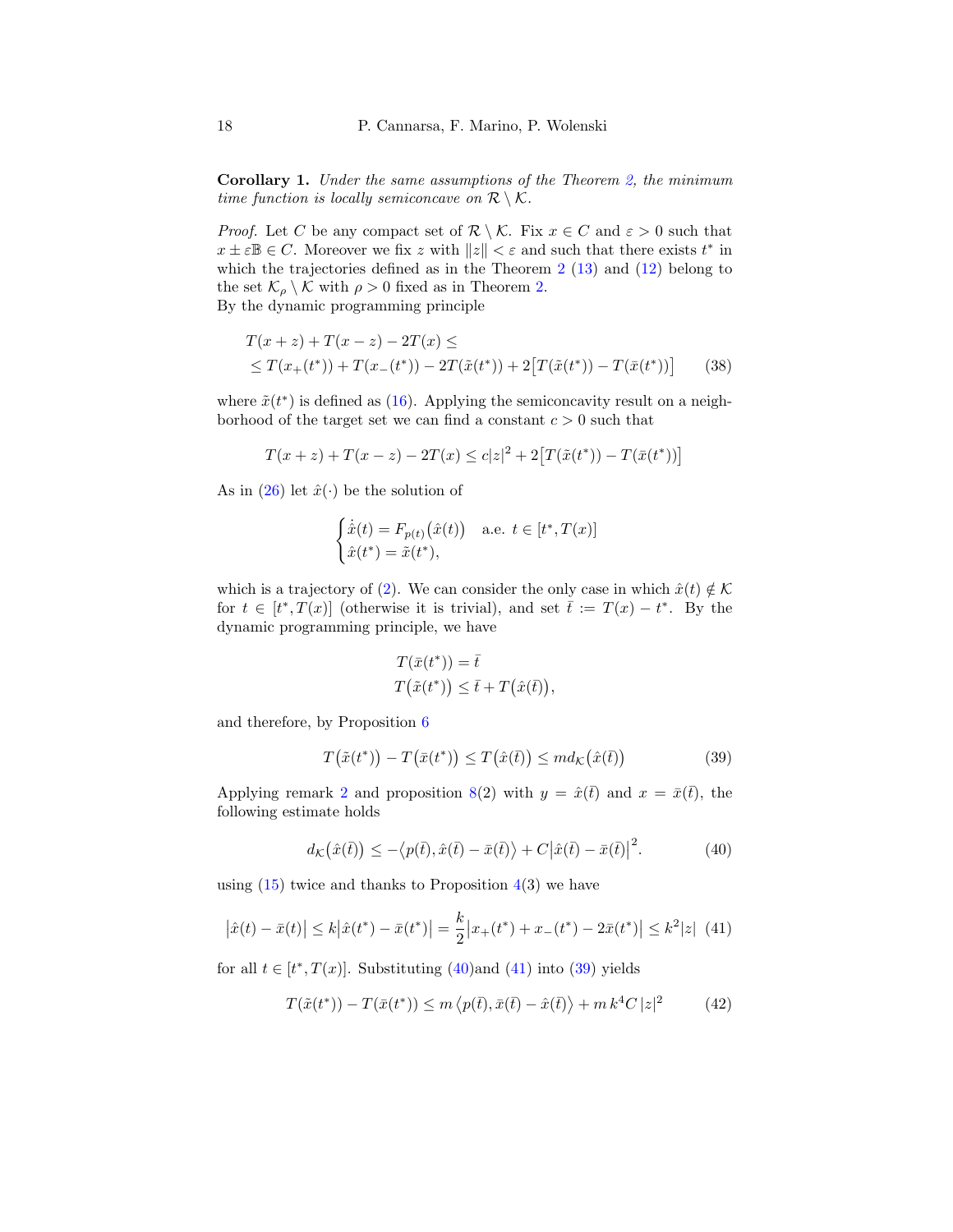Lemma 1 with  $t_1 = t^*$  and  $t_2 = \overline{t}$  implies that

$$
\langle p(\bar{t}), \bar{x}(\bar{t}) - \hat{x}(\bar{t}) \rangle
$$
  
\n
$$
\leq \langle p(t^*), \bar{x}(t^*) - \hat{x}(t^*) \rangle + ck^2 |\bar{x}(t^*) - \hat{x}(t^*)|^2
$$
  
\n
$$
= \frac{1}{2} \Big[ \langle p(t^*), \bar{x}(t^*) - x_+(t^*) \rangle + \langle p(t^*), \bar{x}(t^*) - x_-(t^*) \rangle \Big]
$$
  
\n
$$
+ ck^2 |\bar{x}(t^*) - \tilde{x}(t^*)|^2
$$

Using Lemma 1 again with  $t_1 = 0$  and  $t_2 = t^*$  we can find a constant  $\bar{c} := m k^2 (ct^* + c k^2 + k^2 C)$  such that

$$
T(\tilde{x}(t^*)) - T(\bar{x}(t^*)) \le \bar{c}|z|^2
$$

which in turn implies the semiconcavity property on the whole controllable set  $\mathbb{R} \setminus \mathcal{K}$ .  $\Box$ 

## References

- [1] J-P. Aubin and A. Cellina. Differential inclusions. Springer-Verlag, Berlin, 1984. 6
- [2] M. Bardi and I. Capuzzo-Dolcetta. Optimal control and viscosity solutions of Hamilton-Jacobi-Bellman equations. Systems & Control: Foundations & Applications. Birkhäuser Boston Inc., Boston, MA, 1997. With appendices by Maurizio Falcone and Pierpaolo Soravia. 2
- [3] M. Bardi and M. Falcone. An approximation scheme for the minimum time function. SIAM J. Control Optim., 28(4):950–965, 1990. 2
- [4] P. Cannarsa and H. Frankowska. Some characterizations of optimal trajectories in control theory. SIAM J. Control Optim., 29(6):1322– 1347, 1991. 3
- [5] P. Cannarsa and H. Frankowska. Interior sphere property of attainable sets and time optimal control problems. ESAIM Control Optim. Calc. Var., 12(2):350–370 (electronic), 2006. 2
- [6] P. Cannarsa, H. Frankowska, and C. Sinestrari. Optimality conditions and synthesis for the minimum time problem. Set-Valued Anal., 8(1- 2):127–148, 2000. Set-valued analysis in control theory. 2, 3
- [7] P. Cannarsa and C. Sinestrari. Convexity properties of the minimum time function. Calc. Var. Partial Differential Equations, 3(3):273–298, 1995. 2, 8